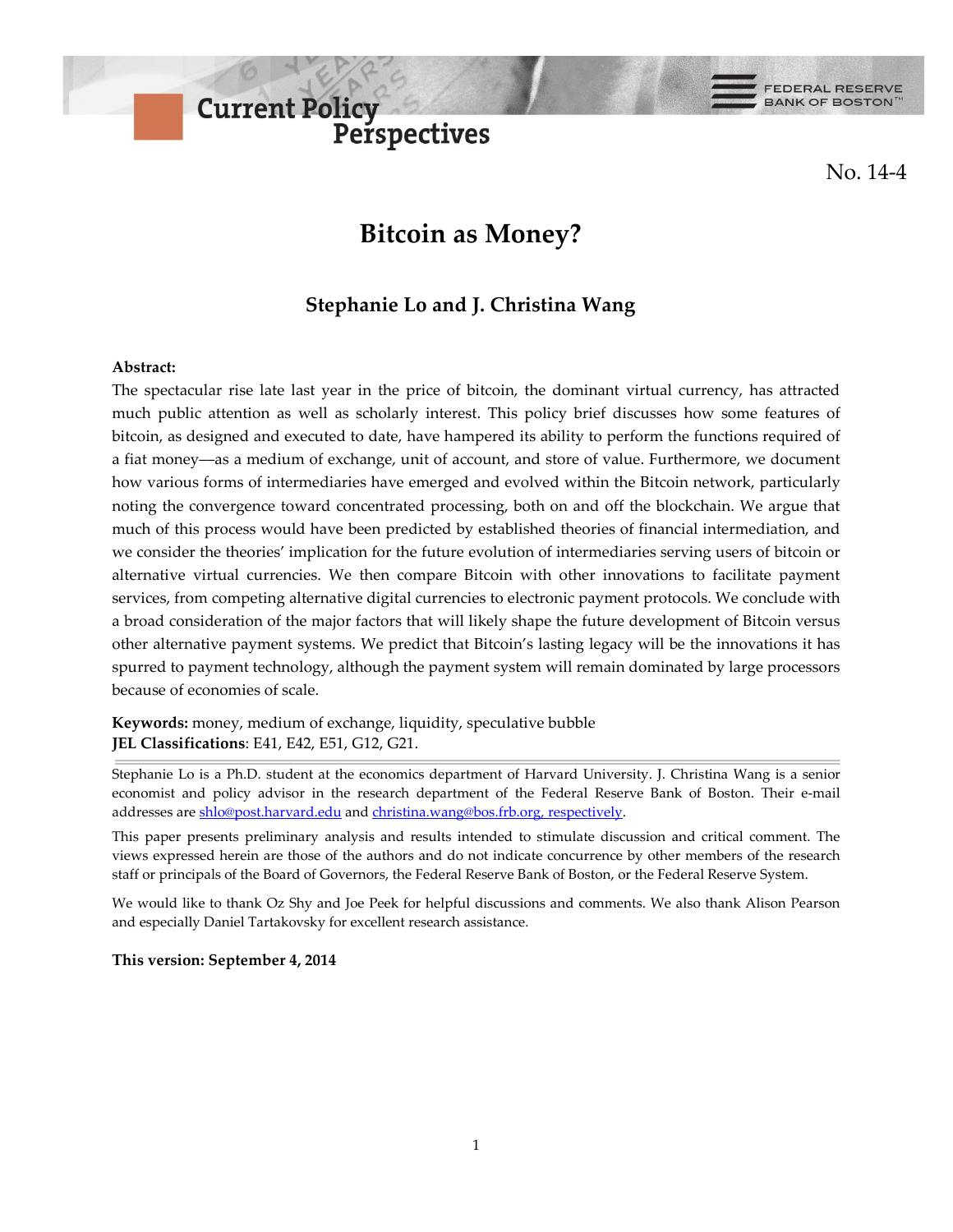### **Motivation**

 $\overline{a}$ 

Bitcoin is a peer-to-peer network that enables the proof and transfer of ownership without the need for a designated third party. The unit of the network is referred to as bitcoin, which is generally regarded as the best-known virtual (or electronic, digital) currency to date.[1](#page-1-0) Some consider Bitcoin to be a major financial innovation in recent years. What attracted unprecedented interest in Bitcoin around the turn of the year, however, was the meteoric rise of bitcoin's price. During November 2013, the price of a bitcoin skyrocketed from less than \$200 to nearly \$1200, as shown in Figure 1.

The ultimate goal of Bitcoin, according to its advocates, is to serve as an alternative to the existing payments system and to enable transactions across national borders and currency denominations without the interference of sovereign entities or central banks, and without the alleged exploitation by traditional financial intermediaries such as banks. From the viewpoint of supporters of virtual currencies, national governments often impose undesirable controls, such as restrictions on convertibility, while central banks may facilitate an oversupply of currency, leading to hyperinflation. At the same time, many groups bemoan the exorbitant fees, among other alleged abuses imposed by banks. In contrast, Bitcoin appears to offer the following advantages, according to its supporters: 1) it is supposed to be an entirely decentralized system—not associated with any sovereign entities, central banks, or established payment systems, which are dominated by banks—and hence it is supposed to be less prone to exploitation or corruption; 2) it features pseudonymous accounts; 3) it imposes no direct fees on transactions and promises the potential for lower transaction fees in general.

To use a bitcoin, a user submits her account number ("public key") and password ("private key") for verification on the public transaction ledger, known as the '"block chain." Individuals ("miners") use their computing power to verify that the transaction is real by solving a computationally intensive problem (finding the "hash" of a "nonce").<sup>2</sup> In return for verifying the transaction, the first individual to post the solution to the problem is rewarded with a given number of bitcoin, adding to the stock of

<span id="page-1-0"></span><sup>&</sup>lt;sup>1</sup> Following user convention, we use "Bitcoin" with a capital "B" to refer to the entire network along with all its functionality, inclusive of the specific contingent claim that is transmitted on the network, which is typically referred to as "bitcoin" with a little "b." We use Bitcoin in cases where the distinction is not so clear cut.

<span id="page-1-1"></span><sup>&</sup>lt;sup>2</sup> For an accessible explanation of the rationale behind the technical features of Bitcoin, see "How the Bitcoin protocol actually works" by Michael Nielson at [http://www.michaelnielsen.org/ddi/how-the-bitcoin-protocol-actually-works/.](http://www.michaelnielsen.org/ddi/how-the-bitcoin-protocol-actually-works/)  While we refer to miners as "individuals," nowadays hardly anyone is able to operate independently because of the massive computing power required to successfully mine bitcoin. Miners thus form pools in order to combine their computing power, and they split mining profits accordingly. Therefore, it is more accurate to think of the miners as coalitions of individuals, or "mining pools."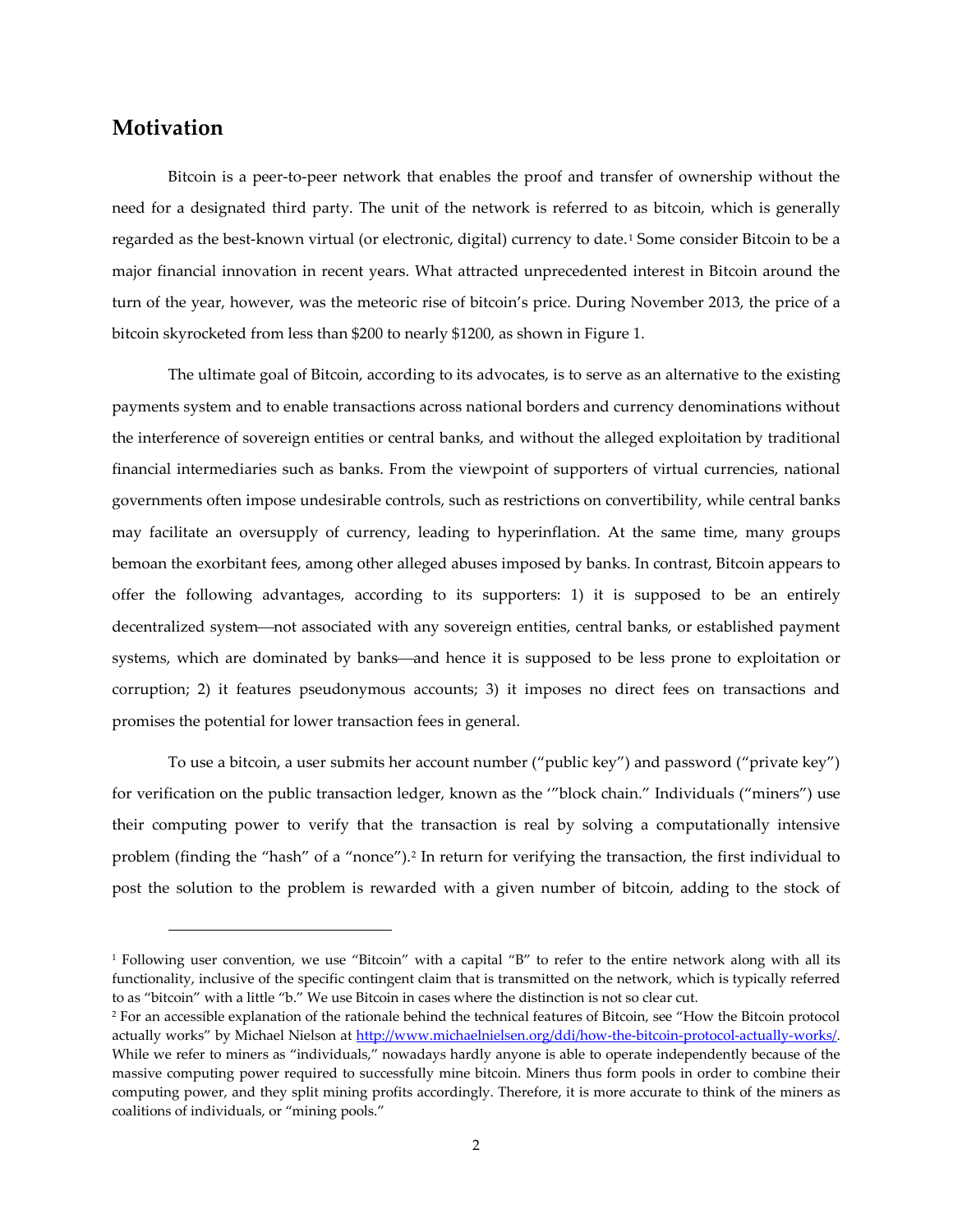bitcoin and hence constituting money creation. The pre-programmed algorithm automatically adjusts the computational difficulty ("hash rate") of verifying transactions in order to ensure that each transaction takes on average 10 minutes to verify. This same algorithm also fixes the eventual supply of bitcoin, which is 21 million units to be mined by 2140, although it does not preset the exact growth path of bitcoin. Some randomness in the amount of time actually taken to verify each transaction is inevitable.

In this brief, we examine how well the overall Bitcoin network has enabled bitcoin to fulfill the functions of a fiat money. An important issue in this context is what types of intermediaries have emerged to facilitate the functioning of the Bitcoin network, and what are the rationales underlying their emergence and growth. We note that this is not intended to be a comprehensive overview of all the issues surrounding Bitcoin, such as whether Bitcoin is truly an anonymous system, what is the optimal design to ensure secure transactions, and what are the legal ramifications of a non-state fiat money.

### **Bitcoin as Money**

Since the express purpose of Bitcoin's invention is to serve as an alternative form of money that agents can use to transact with one another without the involvement of sovereign entities, central banks, or banks, one naturally asks: how well has bitcoin served the function of "money"?[3](#page-2-0) Economists generally consider money to be an instrument that serves as a medium of exchange, a unit of account, and a store of value. We therefore discuss, in turn, how bitcoin has fulfilled these three functions.

#### *Bitcoin as A Medium of Exchange*

 $\overline{a}$ 

To serve as a "medium of exchange," bitcoin must be accepted as payment for a sufficiently large set of goods or services, or other assets. A user is willing to accept a fiat money as payment for other objects of value only if she is confident that enough others will be willing to accept it in turn from her. Unlike regular fiat money, however, bitcoin is not backed by any sovereign entity that can compel the acceptance of its affiliated fiat money within a certain realm. Therefore, in order to serve as a medium of exchange, bitcoin has to rely solely on the self-fulfilling expectation on the part of private agents that it will be accepted.

<span id="page-2-0"></span><sup>&</sup>lt;sup>3</sup> We refer to the subject as bitcoin—the unit of the network—in the ensuring discussion, instead of as Bitcoin, because it is more natural to compare a financial claim with "money," although we note that much of the medium-ofexchange function cannot be accomplished without the overall Bitcoin network.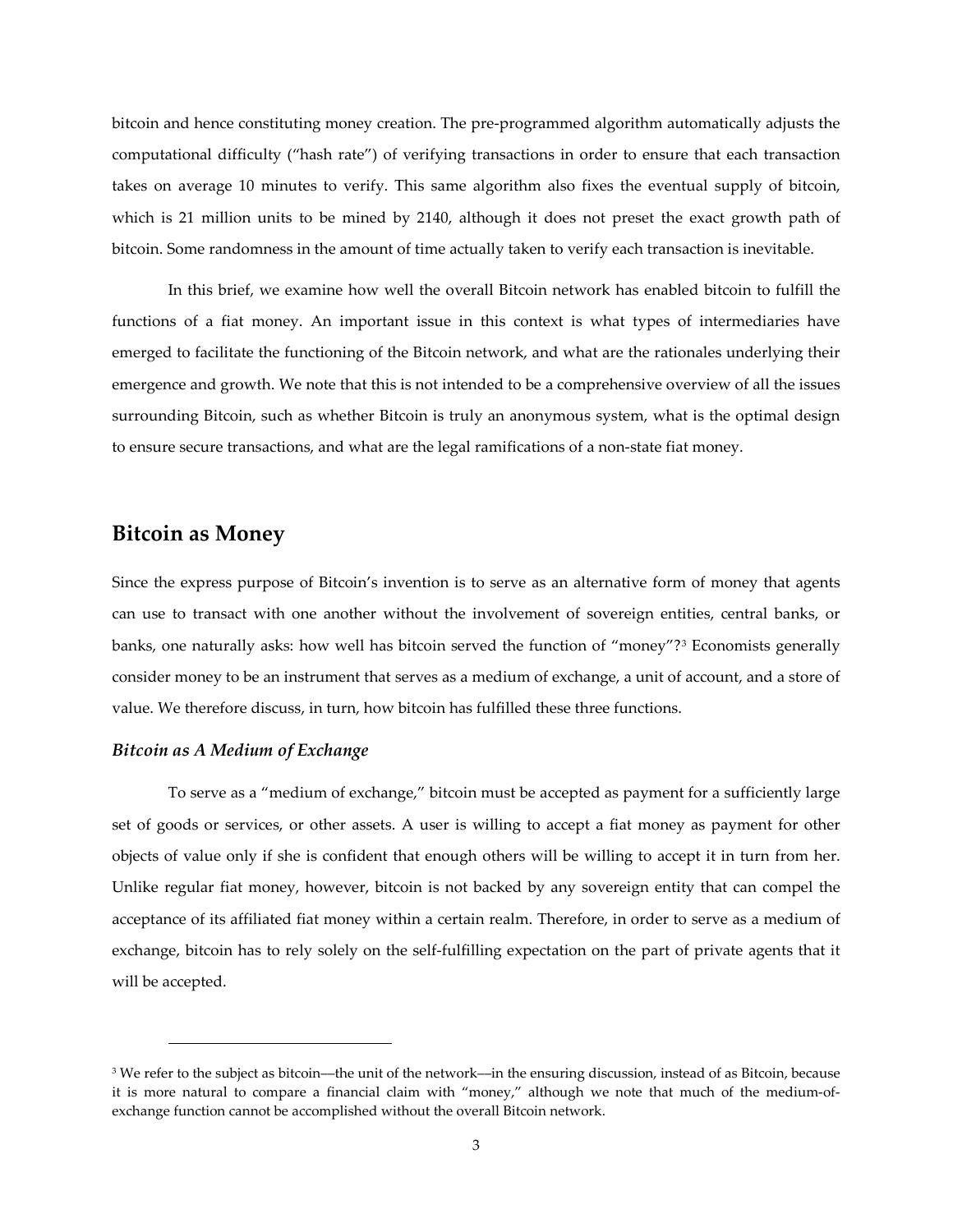Since its inception and until a few months ago, the use of bitcoin was confined to online ecommerce sites, most rather small and some illicit (such as the now-defunct Silk Road, an online market for illegal goods such as drugs and weapons). In recent months, the acceptance of bitcoin has spread to more mainstream vendors. Online merchant Overstock.com, which sells anything from bedding to jewelry and had annual sales of over \$1.3 billion in 2013 (compared with \$74.5 billion for Amazon), started accepting bitcoin as payment on January 9, 2014; in the first 22 hours of this new regime, Overstock accepted 800 orders in bitcoin totaling approximately \$126,000.[4](#page-3-0) Overstock CEO Patrick Byrne has since announced his prediction that approximately 1 percent of the site's 2014 sales, or \$13 million, will be paid for in bitcoin.<sup>[5](#page-3-1)</sup> A few weeks after the New Year, Tiger Direct, an online electronics retailer, followed suit. Several other companies––particularly online-only gaming and services companies such as Zynga and OKCupid––including the Sacramento Kings of the National Basketball Association and spacetourism provider Virgin Galactic, have also embraced bitcoin as a means of payment. More recently, Dish Network and Expedia announced on May 30 and June 12, respectively, that they will start to accept bitcoin payments soon. Adoption by these much larger and better-known companies signals that the new technology represented by bitcoin is perceived by the mainstream to offer sufficiently positive net benefits to be worth experimentation.

The primary, if not the only, benefit is, of course, saving on payment processing costs incurred by merchants. Offsetting this benefit is the extreme volatility of bitcoin's price. All of these vendors have therefore adopted policies to minimize their exposure to the bitcoin "exchange rate" risk, which results in inconvenience for their operations. At least two important difficulties arise for merchants because of bitcoin's extreme price volatility. First, since merchants invariably prefer their merchandise to have a (much) less volatile price than bitcoin, they all post prices in dollars to minimize visible price volatility, and they update the check-out price in bitcoin frequently in order to collect the required amount of dollars.

To investigate empirically whether on net merchants offer a better or worse price for purchases paid with bitcoin than for those paid with dollars, we hand-collected product prices daily from May 19 to June 3, 2014. Specifically, we recorded the bitcoin (BTC) and U.S. dollar (USD) prices of two goods, a Kingston flash drive and an iPhone 5C case, from Overstock and TigerDirect.<sup>[6](#page-3-2)</sup> We selected these two

<span id="page-3-0"></span><sup>4</sup> http://www.wired.com/business/2014/01/overstock-bitcoin-sales/

<span id="page-3-1"></span><sup>5</sup>http://www.businessweek.com/news/2014-01-22/bitcoin-targets-giants-visa-to-jpmorgan-with-lower-costpayments#p3

<span id="page-3-2"></span><sup>6</sup> Our requests for more systematic information on the pricing algorithm have not been answered.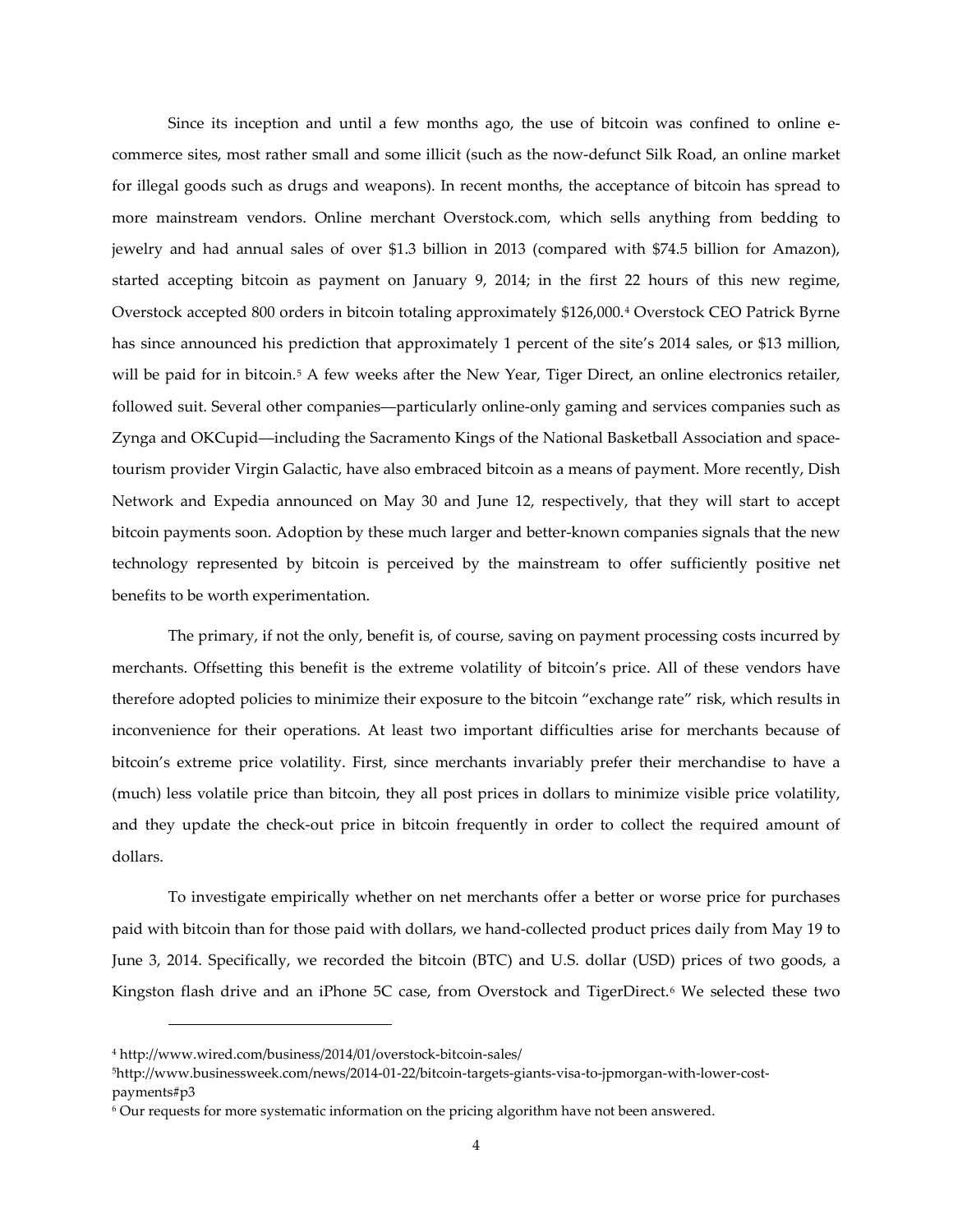online merchants because they had been accepting bitcoin payments for a few months by the time of this study. We chose these two goods because it is easily ascertained that the product offerings of the two vendors are identical according to the technical specifications.

While the USD price of these goods remained constant over our sample period, the BTC price was given only at checkout, and every updated price quote remained valid for only a short time. This interval is set at 10 minutes for Overstock and 15 minutes for TigerDirect. To compare the USD and BTC price, we compute the bitcoin-price markup as follows: we first convert the BTC price to a USD price using the BTC/USD exchange rate, which we collect from the bitcoin exchange Bitstamp, then subtract each vendor's quoted USD price, and finally calculate the "markup" to be this difference as a percentage of the vendor's quoted USD price. Clearly, the exact magnitude of the markup depends on the BTC/USD exchange rate used in the calculation, since the BTC/USD exchange rate fluctuates at a high frequency. Given that the merchants allow 10 to 15 minutes over which a customer can "lock in" the bitcoin price, we experiment with two reasonable timing choices of the BTC/USD exchange rate used to compute the markup: the average exchange rate within the minute when the product prices are collected (which will be referred to as the spot rate) and the average exchange rate over the previous 15 minutes.

Figure 2 compares the histogram of the markups (in percentage terms) calculated using these two exchange rates. The markups are close to zero: as a percentage of the USD list price, the spot bitcoin exchange rate implies a discount of 0.86 percentage points, while the 15-minute lagged bitcoin exchange rate implies a discount of 0.16 percentage points. Both of these values are fairly small and translate into a higher dollar-denominated (that is, a lower bitcoin-denominated) price of only a few cents. These numbers should, of course, be interpreted with caution: our sample size is small, and bitcoin prices generally rose over our sample period, suggesting that using a lagged average exchange rate can bias our results toward finding a discount.

At the same time, simple regressions reveal a counterintuitive result: a more volatile price period in fact deepens the discount on bitcoin purchases. Specifically, we regress our two estimates of the bitcoin-price markup (corresponding to using the average exchange rate over the last 15 minutes or the spot rate) on the volatility of the BTC/USD exchange rate over the last 15 minutes and the price change over that period. The price change is included to control for possible bias in case our estimates of the markup embed measurement errors that happen to be highly correlated with the exchange rate volatility over our small sample. As shown in Table 1, for both measures of the markup, the coefficient on the lagged volatility is negative and significant at the 1 percent level. Given our rather small sample size (four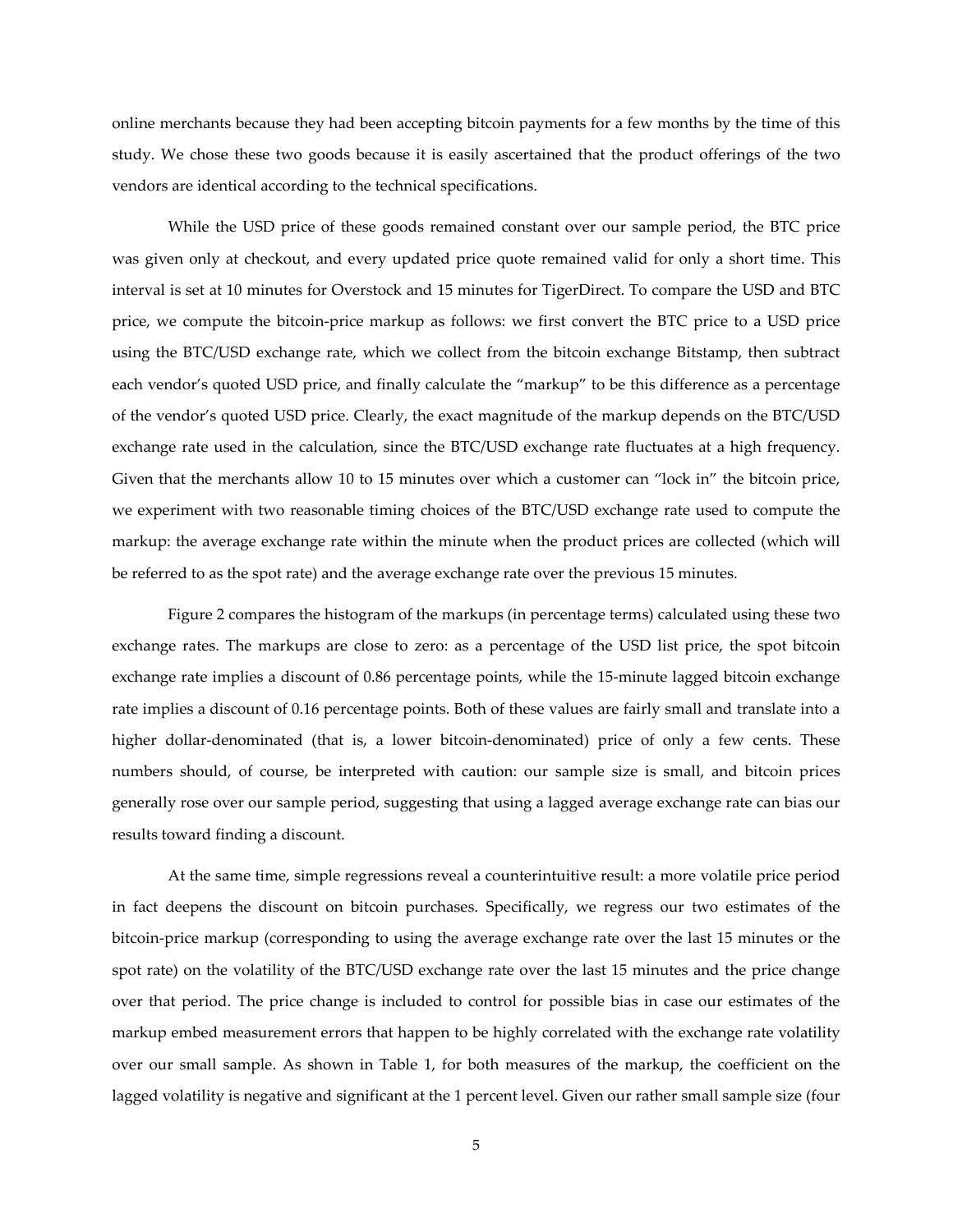goods, 15 observations each, over the course of two weeks), we caution against placing too much weight on these coefficient estimates. There may be features of the retailers' pricing algorithm that we are unaware of and that require controls beyond just the average price change over the last 15 minutes. We interpret these estimates as suggesting that retailers do not significantly adjust upward the markup on their prices in bitcoin.

These caveats notwithstanding, our finding that these retailers do not charge a premium and may in fact offer a discount, albeit slight, on purchases made with bitcoin suggests that retailers consider that payments made with bitcoin are on net at least as profitable as payments made with standard means.[7](#page-5-0) The most likely reason is that accepting bitcoin lowers merchants' costs by reducing payment processing costs, chief among which are the credit card interchange fees, typically on the order of 2 to 4 percent. These savings, on average, more than offset the potential risk, and hence the discount retailers would presumably demand because of bitcoin's extreme price volatility. The most plausible explanation for the low discount on exchange rate risk is that the retailers have little exposure to the bitcoin exchange rate volatility since they are adequately hedged through intermediaries such as Coinbase, which immediately convert bitcoins paid into dollars and credit the retailers' accounts. Even allowing for lower net processing costs for retailers from bitcoin payments, it is still interesting to note that these retailers have chosen to share the cost savings with bitcoin customers. One possibility is that likely bitcoin users are the type of customers these retailers want to attract, and that the lack of a bitcoin markup we observe is part of the retailers' strategy to target such potential customers with a lower price markup in general.

The second difficulty merchants face concerning purchases made with bitcoin is how to deal with returns. Because bitcoin transactions cannot be cancelled but can only be offset with a new transaction in the opposite direction, all of these merchants have chosen to offer only in-store credit should a customer want to return an item. For example, TigerDirect states that "Returns on orders paid by Bitcoin will be accepted for a refund as a TigerDirect.com Gift Card." Since the in-store credit is typically denominated in dollars, the merchants also save the hassle of having to calculate the up-to-the-minute amount of bitcoin owed to the customer at the moment of the return. These coping mechanisms on the part of merchants highlight the impediment to bitcoin's ability to perform the medium-of-exchange function posed by the

<span id="page-5-0"></span><sup>7</sup> This sample is probably too small to support a general conclusion about whether merchants offer a discount on the bitcoin prices and, if they do, what the average level of the discount is and whether it is adjusted in response to the perceived degree of froth or volatility in bitcoin's price.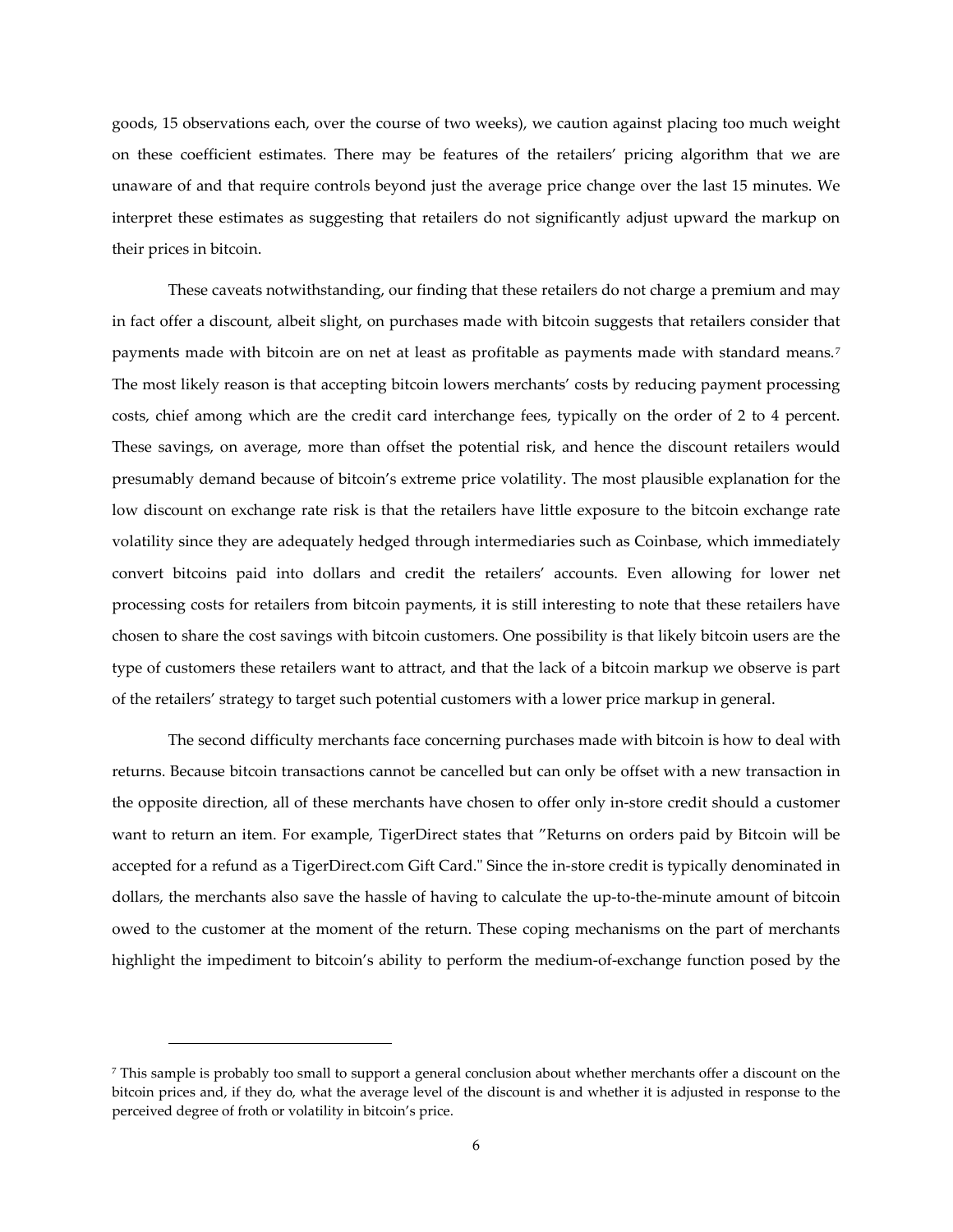currency's extreme price volatility. This price volatility likely also inhibits its ability to serve as a unit of account, as we discuss in the next section.

Bitcoin supporters—businesses and individuals alike—have primarily promoted the currency's potential to lower transaction costs, at least in terms of direct out-of-pocket fees. This offsets some of the risks specifically associated with bitcoin as discussed above. Peer-to-peer micropayments are possible with bitcoin, which charges variable transaction fees, $8$  versus the \$0.30 flat per transaction fee charged by PayPal, a popular intermediary for mostly e-commerce-related payments. Large-scale money transfers may also be cheaper if done through the Bitcoin network: wire transfers in the United States can run as much as \$30 per transfer domestically and \$50 internationally.<sup>[9](#page-6-1)</sup> These fees are much higher than necessary to cover the costs of such transfers, as evidenced by comparable services in Europe that are offered at much lower or no cost.[10](#page-6-2)

It seems reasonable to consider the "fundamental" value of bitcoin in its role as a form of fiat money, as derived from its function as a medium of exchange.<sup>[11](#page-6-3)</sup> Retail sales are an obvious application. We conjecture that online (including mobile) transactions, collectively known as e-commerce, are the segment of retail where it is conceivable for bitcoin to capture a nonnegligible market share. We base this educated guess on the observed sample of retailers that already accept bitcoin for payments or have announced an intent to do so. We are also informed by the fact that the entire Bitcoin infrastructure is optimized for online communications. It is thus not surprising that, anecdotally, the typical user tends to be well versed in internet applications and even programming. It should be noted, however, that even a trivial share of the brick-and-mortar retail market is substantial in terms of absolute scale because it is an order of magnitude larger than e-commerce, as Figure 3 shows: the latter constitutes 6.0 percent of total retail sales in 2013: Q4, the latest quarter for which data are available.

<span id="page-6-0"></span><sup>8</sup> See, for instance, [https://bitcoin.org/en/faq#how-much-will-the-transaction-fee-be.](https://bitcoin.org/en/faq%23how-much-will-the-transaction-fee-be) "Most transactions can be processed without fees, but users are encouraged to pay a small voluntary fee for faster confirmation of their transactions and to remunerate miners. …The precise manner in which fees work is still being developed and will change over time. Because the fee is not related to the amount of bitcoin being sent, it may seem extremely low (0.0005 BTC for a 1,000 BTC transfer) or unfairly high (0.004 BTC for a 0.02 BTC payment). The fee is defined by attributes such as data in the transaction and transaction recurrence. For example, if you are sending a large number of tiny amounts, then fees for sending will be higher. Such payments are comparable to paying a restaurant bill using only pennies. Spending small fractions of your bitcoin stock rapidly may also require a fee. If your activity follows the pattern of conventional transactions, the fees should remain very low."

<span id="page-6-1"></span><sup>9</sup> http://www.mybanktracker.com/news/2013/04/18/wire-transfer-fees-2013/

<span id="page-6-2"></span><sup>10</sup> http://www.money.co.uk/money-transfers/money-transfer-to-europe.htm

<span id="page-6-3"></span> $11$  Whether to call any portion of the nonzero price of an asset that does not pay explicit return a fundamental value is a matter of definition, at least to some extent, as discussed more fully later.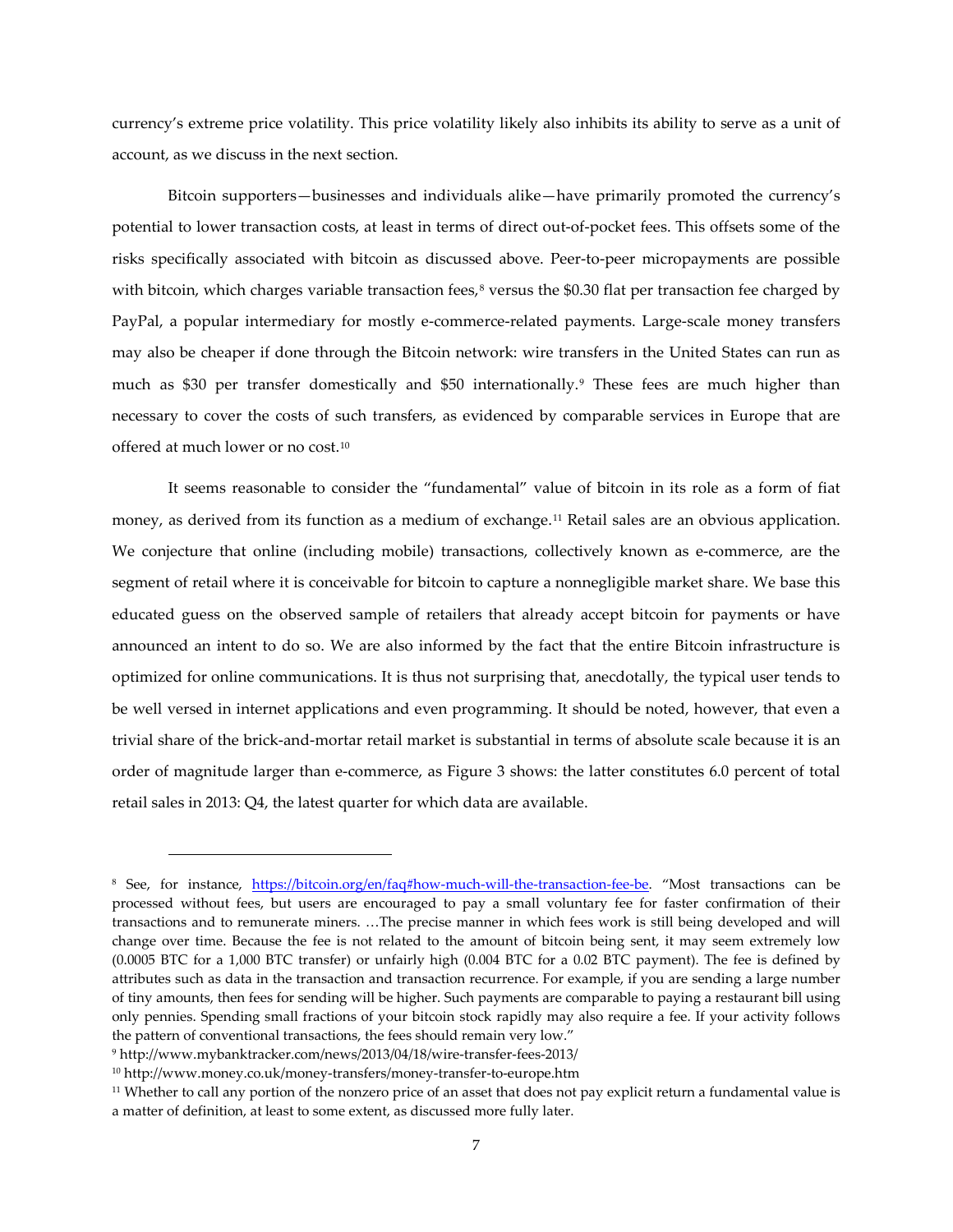Another plausible area of application, because of Bitcoin's clear cost advantage (at least in terms of the explicit cost), is remittances, especially across borders.[12](#page-7-0) A likely serious impediment to Bitcoin's adoption in this case is that the bulk of remittances are to developing countries. One could imagine that the potential users in these markets have neither the specific knowledge nor the digital devices necessary to utilize Bitcoin. This would explain why, to date, Bitcoin has no presence in this market. On the other hand, there is the mitigating factor that most such users have cell phones and many are comfortable with mobile applications. To the extent that a mobile application for international remittances using the Bitcoin network can be developed and accepted by a broad range of providers around the world, it can be possible for Bitcoin to capture a nontrivial share of this market. The crucial, yet difficult to assess, element is whether enough providers in different countries will be willing to adopt the Bitcoin technology, or some variant.

One could attempt to estimate the "fundamental" value of bitcoin––defined as its value derived from being a medium of exchange––using, for example, the quantity equation for money. The difficulty is that every input variable in such a relationship is subject to a tremendous degree of uncertainty. We experimented with estimating the quantity equation with a reasonable range of assumptions of the share of e-commerce and remittances that might possibly be intermediated by bitcoin along with the velocity of bitcoin, and yet even our most generous estimates of bitcoin's value still fall noticeably below the peak price reached in November 2013. Moreover, analysis by Ron and Shamir (2013) of blockchain data up to May 13, 2012, suggests that about half of bitcoin stock was not spent within at least three months after having been received, suggesting that these bitcoin are held more as a store of value than as a medium of exchange. We therefore suspect that the current high value of bitcoin is supported to a fair extent by optimistic expectations of Bitcoin enthusiasts. As previous research (see, for example, Ofek and Richardson 2003) has demonstrated, assets can be seriously overvalued when agents with widely heterogenous beliefs face short-sale restrictions, because the market price then reflects predominantly the optimists' valuation. By all accounts, it is practically impossible to short bitcoin: there is no bitcoin lending market, nor bitcoin derivatives.[13](#page-7-1)

<span id="page-7-0"></span><sup>12</sup> According to a March 2014 report by Goldman Sachs, "All About Bitcoin," the average cost of remittances is 8.9 percent, compared with the typical cost of 1.0 percent charged by bitcoin wallet application providers such as Coinbase.

<span id="page-7-1"></span><sup>&</sup>lt;sup>13</sup> In recent months, a few bitcoin derivatives have emerged on the fringe. These include bitcoin futures, the largest market for which is "ICTBIT.se," which supposedly facilitated more than 15 million dollars of futures trading during the last month. Predictious (https://www.predictious.com/) offers bitcoin option spread derivatives. TeraExchange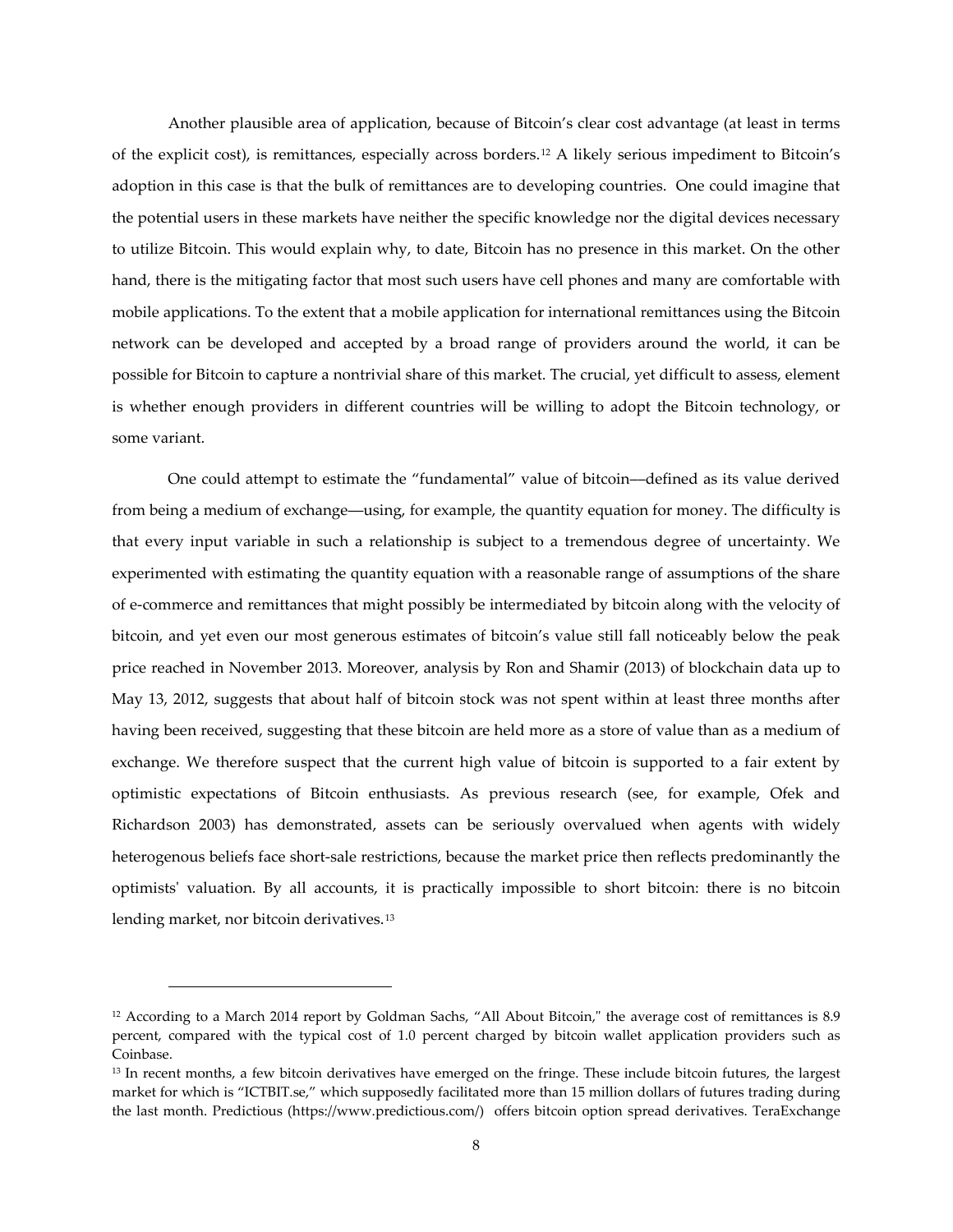A chief advantage of bitcoin touted by its supporters is that transactions are free. This claim, however, considers only the explicit out-of-pocket expense faced by users as required by the protocol. It ignores the fact that the protocol, as designed, imposes an implicit cost on every existing holder of bitcoin whenever a transaction request is sent out to the network, in that a given number of new bitcoin will be created to reward the first miner who solves the hash function, and thus validates the transaction. This is equivalent to money creation that results in inflation, and hence the devaluation of all existing money holdings, all else being equal. This is clearly a form of negative externality—call it seignorage externality– –in that the person initiating the transaction imposes on everyone a cost for which the initiator is not charged.

A related interesting development is that some users have voluntarily started to pay explicitly for having their transactions validated even though they are not required to do so. Figure 4 depicts the average explicit fee measured in dollars paid by Bitcoin network users since early 2009.[14](#page-8-0) Clearly, even ignoring the implicit cost of the seignorage externality, the transaction fees paid for using Bitcoin have been nontrivial when measured in dollars, especially in recent months. This is because the fees are more or less fixed in bitcoin units. Their dollar value thus moves proportionally with the bitcoin price, which has risen substantially since late last year. The emergence of explicit fees seems to be a precursor of what will become inevitable in the long-run steady state when the supply of bitcoin will have stopped growing according to the built-in algorithm. At that time, for bitcoin to continue serving its medium-of-exchange role, miners will have to be paid directly by individuals requesting to have their transactions verified.

In addition to the implicit as well as the explicit cost for carrying out transactions in bitcoin, adopters of Bitcoin also face nonnegligible transaction fees when they convert standard currencies into bitcoin through the major bitcoin exchanges, as displayed in Table 2.

Moreover, some users may also consider the amount of time necessary to have a transaction eventually confirmed and entered into the blockchain, a nonpecuniary but nonetheless real cost: in order for a transaction to be considered completely final, Bitcoin users must wait up to an hour.[15](#page-8-1) To the extent

recently created a bitcoin swap, according to Reuters (http://www.reuters.com/article/2014/03/24/us-bitcoinderivatives-idUSBREA2N1CX20140324).

<span id="page-8-0"></span><sup>14</sup> https://blockchain.info/charts/transaction-fees

<span id="page-8-1"></span><sup>&</sup>lt;sup>15</sup> There is some randomness to how long it takes for a particular transaction to be validated, due to the stochastic nature of "mining" and the total size of the transaction block. Smaller transactions get lower priority, and those users who offer a large (optional) transaction fee to the miners are likely to have faster verifications due to increased miner interest. Bitcoin transactions are not considered final until there are five subsequent blocks added to the blockchain.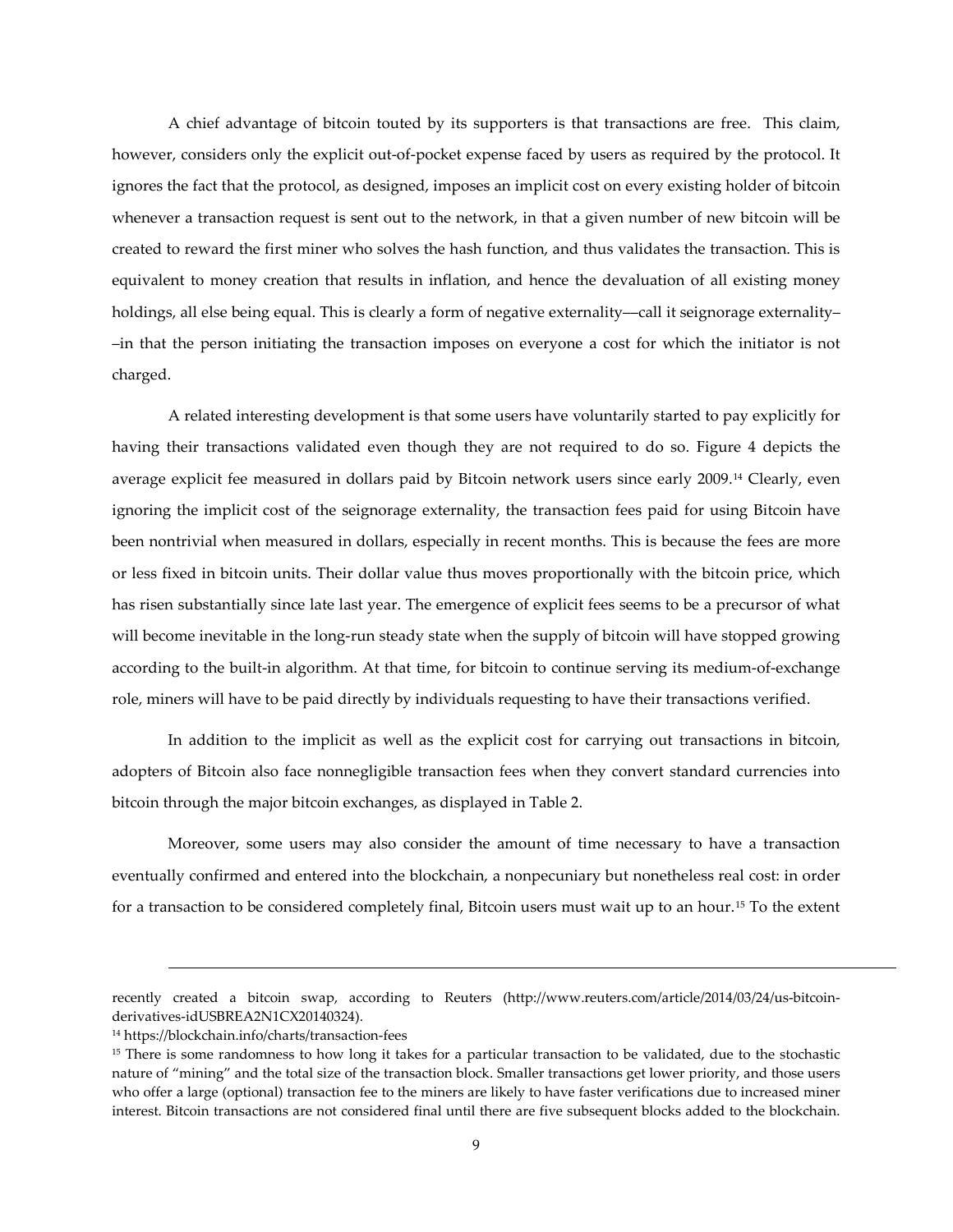that users also prefer to know with certainty how long it will take for their transaction requests to be confirmed, the volatility in the confirmation time, as depicted in Figure 5, results in disutilities as well.[16](#page-9-0) Although it may seem a rather brief delay by the standard of settlement in the mainstream financial system, it can be regarded as lengthy by those users who adopted Bitcoin for its promise of instantaneous settlement. Perhaps more importantly, one hour is a long time in the realm of electronic transactions, potentially creating opportunities for hackers to attack the system with false data.

A variety of intermediaries have emerged to support the Bitcoin network and facilitate bitcoin's use as a medium for transactions, as discussed in greater detail below. Their ability to address various practical issues, and thus facilitate the use of bitcoin, has enabled them to grow rapidly along with the Bitcoin network.

#### *Bitcoin as A Unit of Account*

 $\overline{a}$ 

Bitcoin's use as a unit of account is so far entirely derived from, and hence secondary to, its medium-of-exchange function. In fact, even merchants who accept bitcoin as payment tend to post prices in standard currencies, such as dollars or euros, instead of bitcoins. Furthermore, as discussed already, many of them have chosen to minimize the exchange rate risk by converting bitcoin into standard currency right away or frequently. This is because bitcoin prices have been highly volatile, especially over the last year or so. For example, in dollar terms, bitcoin's realized monthly volatility was 265 percent between May 2012 and May 2014, while daily volatility was above 200 percent over the same period.[17](#page-9-1) By comparison, the fluctuation of gold prices (annualized rate of monthly changes) is 88 percent over the past 10 years, and 118 percent according to an index (by S&P and Goldman Sachs) of all commodities. Even typical emerging-market currencies have exhibited volatilities on average of only about 9 percent, and no higher than 20 percent, over the past three years. Bitcoin's price volatility is orders of magnitude greater than the range of typical fluctuations in the prices of most goods and services.[18](#page-9-2) To the extent that

Since the difficulty of mining is adjusted so that miners succeed in validating a block every 10 minutes on average, it takes an hour for the transaction to be considered final.

<span id="page-9-0"></span><sup>&</sup>lt;sup>16</sup> Note that this is the amount of time for the initial verification. A transaction will be permanently included into the blockchain after five subsequent transactions have been successfully verified.

<span id="page-9-1"></span><sup>&</sup>lt;sup>17</sup> Authors' calculations with data from bitcoinity.com. Volatility is defined as the standard deviation of percentage changes in price. Monthly and daily volatility over the two-year period is calculated using data from Bitstamp, which is the most active exchange for bitcoin trading in U.S. dollars since Mt. Gox filed for bankruptcy in early 2014.

<span id="page-9-2"></span><sup>&</sup>lt;sup>18</sup> For example, according to Bils and Klenow (2004), who used the micro data underlying the consumer price index and found more frequent price changes than previous studies, half of prices last more than 4.3 months.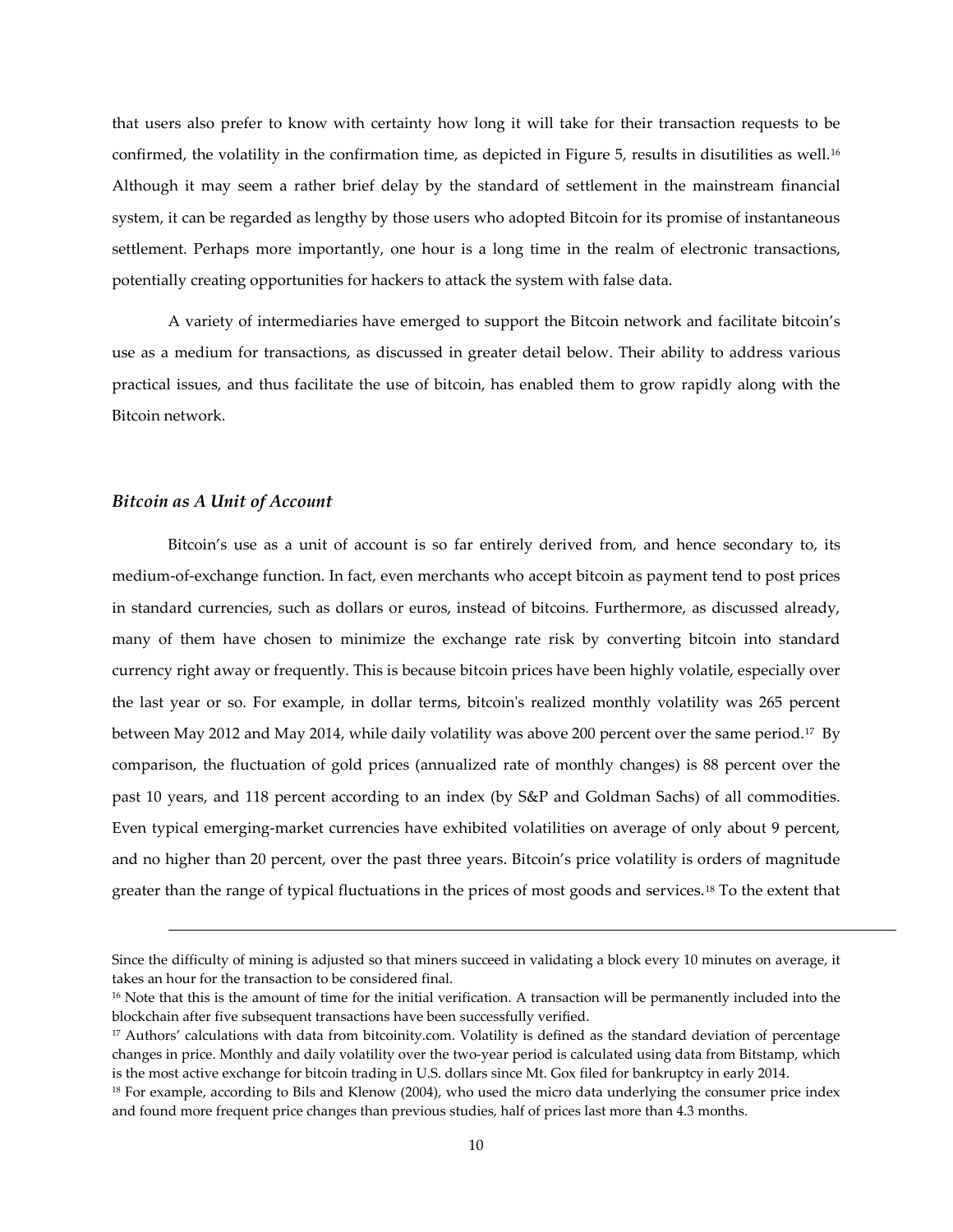customers incur a psychological cost when they see the posted price (in dollars) of a typical good fluctuate rapidly, bitcoin's extreme volatility renders it less, or not at all, suitable as a unit of account. It is also conceivable that bitcoin's volatility diminishes its ability to serve as a medium of exchange if users dislike not knowing ex ante how many bitcoin they will need to pay for a good when they are eventually ready to buy.

Furthermore, there are a number of basic conceptual shortcomings in Bitcoin's initial design for it to function as a currency along the dimension of facilitating and stabilizing economic activity. Research in monetary economics has shown quite convincingly that it is generally preferable to rely on a central bank to adjust the money supply according to economic conditions instead of relying on a money supply that fluctuates exogenously. Moreover, the conditions for an optimal single currency area are stringent and therefore should not be attempted lightly, as highlighted by the euro crisis in 2010 and 2011. Hence, it is not advisable to adopt a single currency across many countries.

#### *Bitcoin as a Store of Value and Speculative Investment*

 $\overline{a}$ 

Like any valued financial claim, bitcoin also serves as a store of value and can become a vehicle for speculative investment. For any object whose market price is below its intrinsic value to be able to serve as a medium of exchange, it has to rely to varying degrees on an expectation of others' willingness to accept it for future transactions. Compared with commodity money, which has an intrinsic value, such as gold, or official fiat money backed by a sovereign entity, the current market value of bitcoin to any given user hinges entirely on her expectation of others' willingness to accept it later at a sufficiently greater value.[19](#page-10-0) Viewed from this perspective, bitcoin becomes conducive to speculation, and hence subject to bubbles, because its value in any equilibrium rests wholly on self-fulfilling expectations. The extreme price volatility, numerous headlines about large speculative holdings in bitcoin, $20$  and large

<span id="page-10-0"></span><sup>&</sup>lt;sup>19</sup> However, some would argue that the intrinsic value of gold as an industrial input is negligible compared with its price. The value of gold as a commodity money stems from its property of being stable, durable, and easy to divide and verify purity. Unlike bitcoin, it requires real resources to mine gold, and the volume of gold production tends to rise with the price of gold as marginal mines become profitable. The resource cost of bitcoin "mining," in contrast, is purely by design and not technically necessary.

<span id="page-10-1"></span><sup>20</sup> See, for instance, "Winklevosses: Bitcoin worth at least 100 times more" http://www.cnbc.com/id/101190181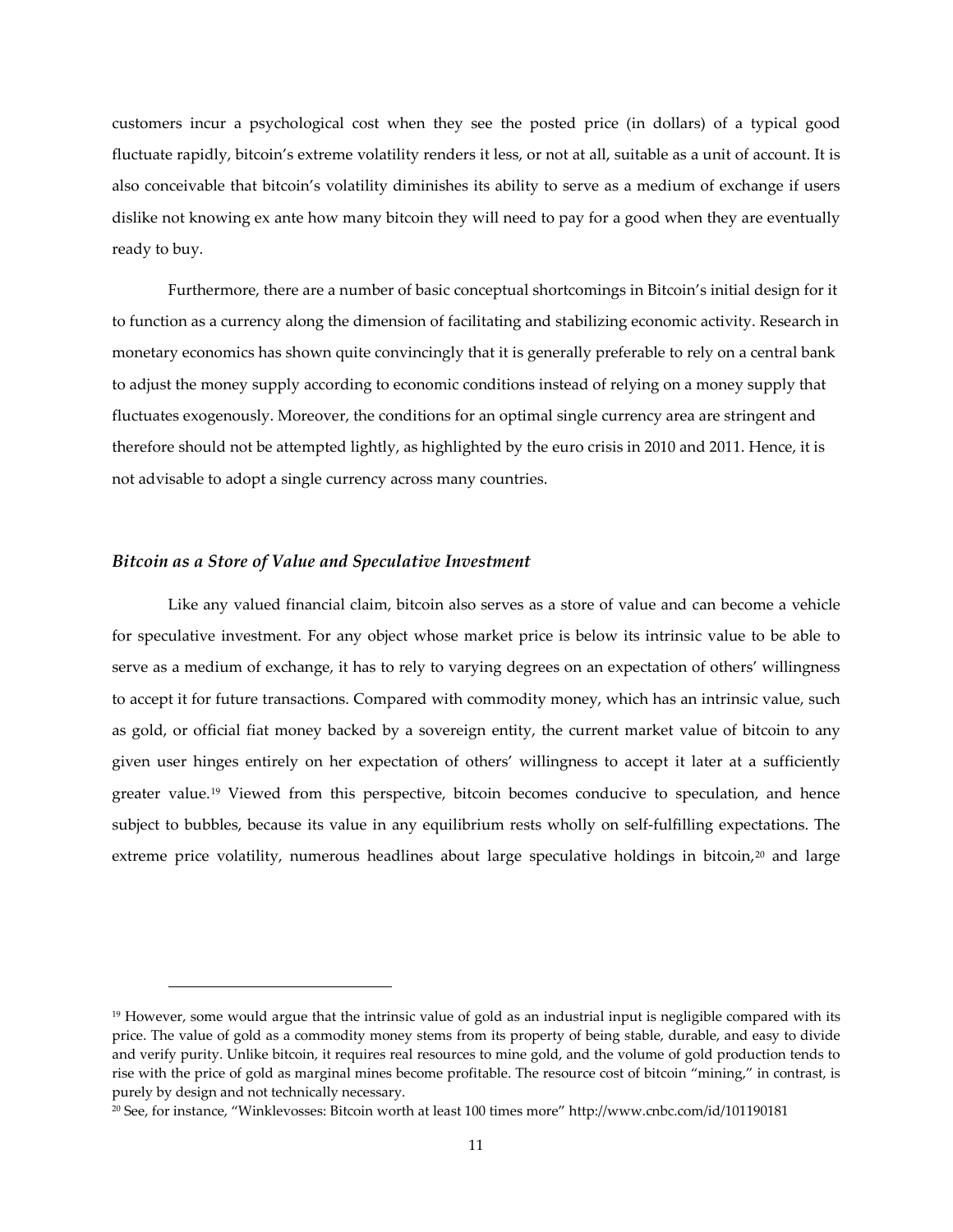swings in transaction volume that are correlated with price movements all suggest that bitcoin displays some characteristics associated with purely speculative bubbles.[21](#page-11-0)

A further rough metric for understanding the speculative versus fundamental value of bitcoin is the ratio of transaction volume to trading volume. The transaction volume is measured using the estimated number of bitcoin sent over the Bitcoin network (Figure 6), while the trading volume is measured by the number of bitcoin trades on exchanges (against fiat currencies). The ratio between the transaction and the trading volume is plotted in Figure 7. In principle, the transactions in which bitcoin is used to pay for merchandise (such as on Overstock.com) must be verified through the network by miners. Likewise, transfers across accounts due to purchases of bitcoin using traditional currencies via wallets are also processed by the network. There is, however, some "leakage" because of the internal transaction processing by bitcoin intermediaries such as Coinbase. It is likely that they accept bitcoin payments on behalf of the retailers, convert the bitcoin paid into dollars on an exchange such as Bitstamp, and then pay the retailers in dollars. Even though we have not been able to ascertain the extent of this kind of off-blockchain transaction processing, the blockchain data likely understate the volume of transactions for purposes of transfers and commerce. In comparison, most of the transactions affiliated with accounts held with an exchange, such as purchases of bitcoin with regular currencies or the reverse trades, are processed internally by the exchange. Hence, an increase in this ratio of transaction-to-tradingvolume suggests an increase in the amount of bitcoin used for transaction purposes relative to that used for speculative trading purposes on exchanges, and vice versa. An increase in this ratio can thus indicate increased popularity of bitcoin as a medium of exchange, whereas a decrease in this ratio can indicate greater interest in bitcoin as a speculative asset.

### **Intermediaries Facilitating the Bitcoin Network**

 $\overline{a}$ 

One primary motivation for the invention of Bitcoin, according to its alleged inventor, is supposedly to design a decentralized system that avoids the perceived tyranny of giant financial intermediaries at the core of today's financial system. Chief among these traditional financial intermediaries, reviled in public opinion for their role in the global financial crisis, are the major

<span id="page-11-0"></span><sup>&</sup>lt;sup>21</sup> These bubbles are rational in that they are an equilibrium outcome given heterogeneous beliefs and the short-sale restriction. By comparison, some new-monetarist models can generate sunspot, cyclical, or chaotic equilibria, owing to the strong strategic complementarity of money adoption, which would be indistinguishable from bubbles; see, for example, Lagos and Wright (2003).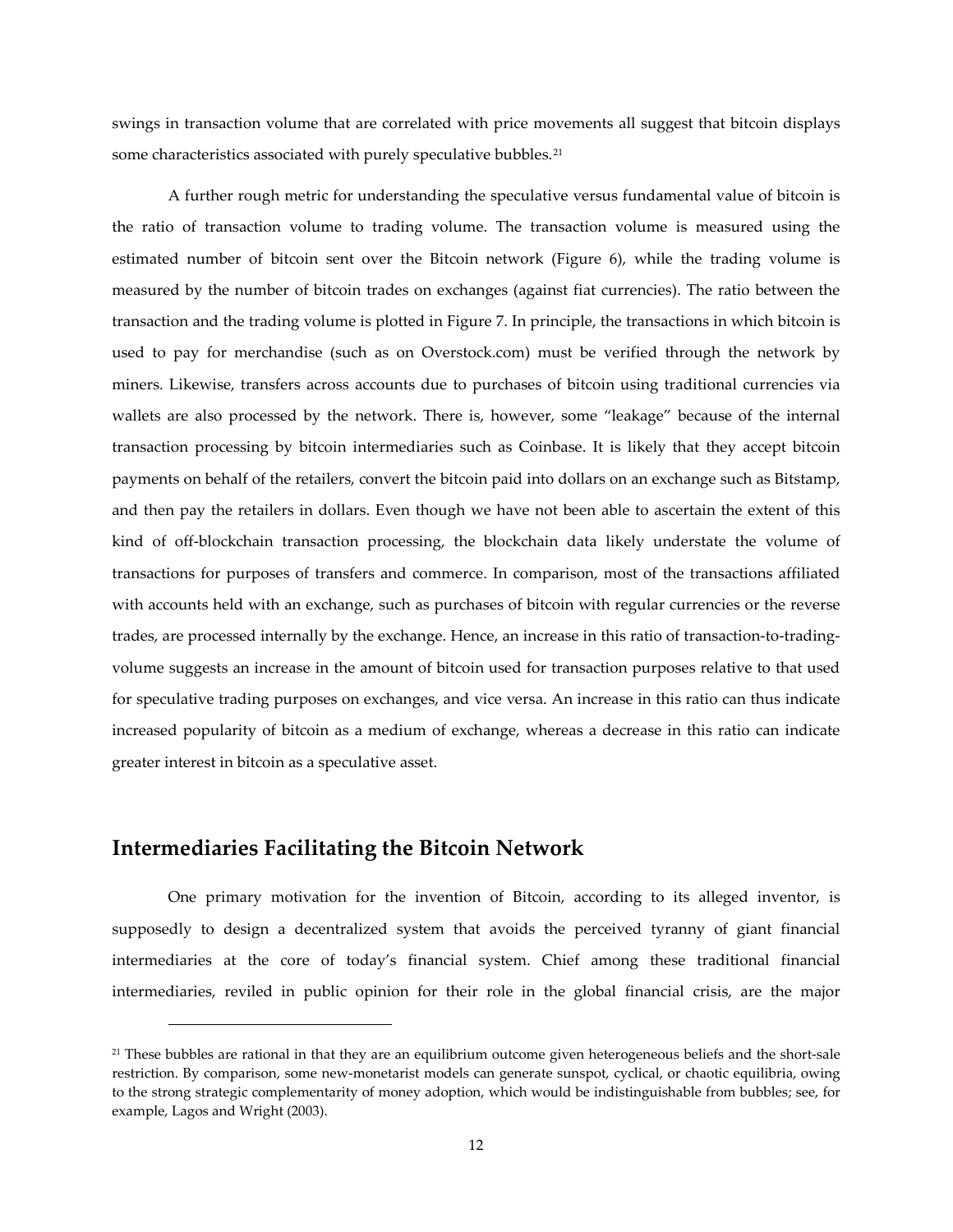commercial banks and the former investment banks. It is therefore somewhat ironic that various forms of organized intermediaries have either existed from the very early days of Bitcoin or emerged over time to perform indispensable functions for the operation of the Bitcoin network. Since, by design, there would be no intermediaries, no entity is tasked with overseeing the lawful conduct and soundness of any of the intermediaries that, do, in fact, exist. It is thus almost inevitable that some of them have behaved less than prudently, resulting in customer losses. In this section, we describe the variety of these Bitcoin intermediaries and discuss how their existence, essentially inevitable, would have been predicted by the established theory of financial intermediation. Furthermore, theory also offers lessons for the kind of regulation that is likely necessary.

The first type of intermediary is the exchanges where buyers and sellers of bitcoin trade. The primary function of these exchanges is to facilitate trading with publicly posted prices and order books. Customer orders are directly and anonymously matched via automated algorithms. Judged by these attributes, the bitcoin exchanges are more akin to electronic communications networks (ECNs), such as Island, than to more traditional exchanges, such as the NASDAQ or the New York Stock Exchange (NYSE) and their counterparts in other countries. These traditional exchanges are almost invariably intermediated by market makers, such as dealers on the NASDAQ and specialists on the NYSE. In contrast, customers trade directly with one another on the bitcoin exchanges. There are five primary exchanges that account for the bulk––over 95 percent on average––of the bitcoin trading volume: Mt. Gox (prior to its bankruptcy filing on February 28, 2014), Btcchina, Huobi, Bitstamp, and Btce (see Table 3).

The dominance of just a few exchanges in the world of this virtual financial claim resembles the structure of the U.S. equity market prior to the introduction of the SEC's Regulation National Market System (Reg NMS) in 2005. Before Reg NMS was put in place, equity trading also was dominated by a few exchanges, especially the NYSE and the NASDAQ, although each of them is populated by many market makers. Concentration is a feature that we would expect according to theories of financial intermediation: the first and foremost function served by an exchange is to provide liquidity––matching buyers and sellers with as little delay as possible. Since liquidity generally increases monotonically in the number of trades, all else being equal, it is more efficient to have a small number of exchanges serving a large number of traders.

One reason why the number of exchanges serving a class of assets often exceeds one is that traders may place different weights on different attributes of trade execution. For instance, some may care more about receiving the best price offer, whereas others may care more about the speed of the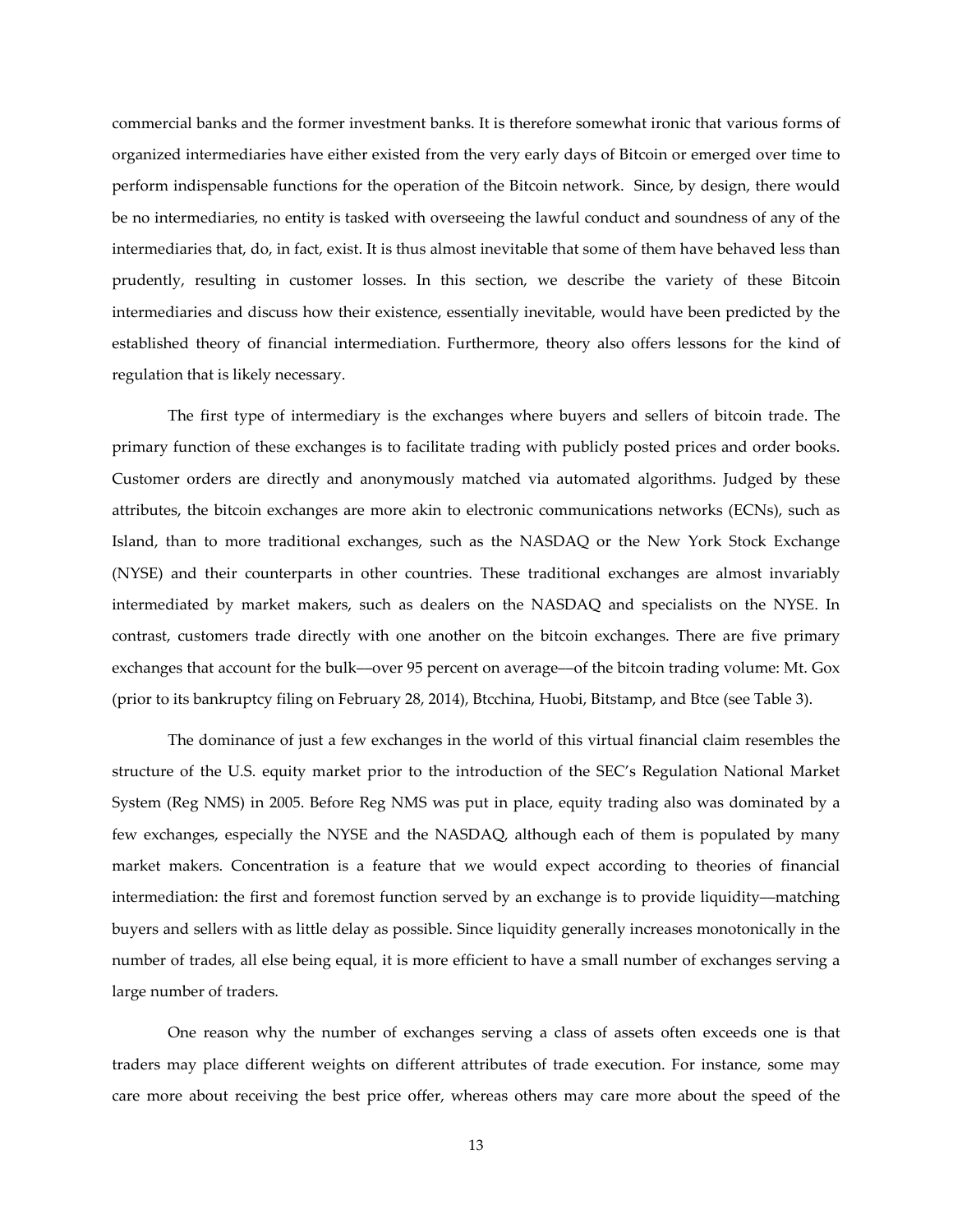execution. This is, in fact, how the overall market for equity trading has evolved since Reg NMS was introduced: new venues such as ECNs and alternate (automated) trading systems have emerged to offer an array of differentiated services (such as proprietary data feed, rebates, or fees), as the scope for competing merely on price has been diminished by the "national best bid and offer price" requirement imposed, in effect, by Reg NMS. As a result, the market shares of both the NYSE and NASDAQ have plummeted to below 17 percent as of January 2014.<sup>[22](#page-13-0)</sup> If a similar rule were to be introduced for bitcoin exchanges, we would expect to see a convergence of prices across exchanges. The cross-exchange dispersion of bitcoin prices has been substantial and persistent at times. On the other hand, more exchanges may emerge to offer services with more diverse features. The experience of equity trading's evolution in response to Reg NMS suggests some degree of caution in introducing similar rules into markets for new financial claims such as bitcoin: the regulation needs to be designed carefully to balance the benefit of investors' fair access to the best price against the potential loss of liquidity.

In the bitcoin context, these exchanges tend to combine the function of an ECN with services that are typically associated with brokers and dealers. Depending on one's perspective, however, certain services are regarded as restrictive requirements. They are analogous to tying arrangements in certain product markets, such as a two-year cell-phone contract required for a subsidized new phone. In particular, to trade on an exchange, customers are generally required to maintain accounts with the exchange where they hold their balance of bitcoin and regular currencies for trading purposes. Arguably, the primary advantage of these exchange-based accounts is faster confirmation of trades, because the exchanges act as the intermediary, offering instantaneous verification of the trades between affiliated accounts so that the transactions do not have to go out to the network at large and await verification by miners, which can take up to an hour.<sup>[23](#page-13-1)</sup>

With this benefit, however, comes a serious risk: should an exchange fall short in safeguarding customers' accounts, the holders can experience severe losses. This risk did, in fact, materialize for customers of Mt. Gox: when the exchange proved unable to fix the security flaw that enabled hackers to steal bitcoins from its customers' accounts and eventually had to declare bankruptcy after suspending account access for several weeks, its customers lost essentially all their bitcoins held with the exchange. This episode demonstrates that, somewhat ironically, intermediaries are, in fact, as important in the

<span id="page-13-1"></span><span id="page-13-0"></span><sup>&</sup>lt;sup>22</sup> According to BATS Global Markets. The degree of market fragmentation is even greater than reflected in exchange trading data because almost 40 percent of total volume is, in fact, accounted for by off-exchange trading accounts. <sup>23</sup> See, for example, the rules listed on https://en.bitcoin.it/wiki/Trade.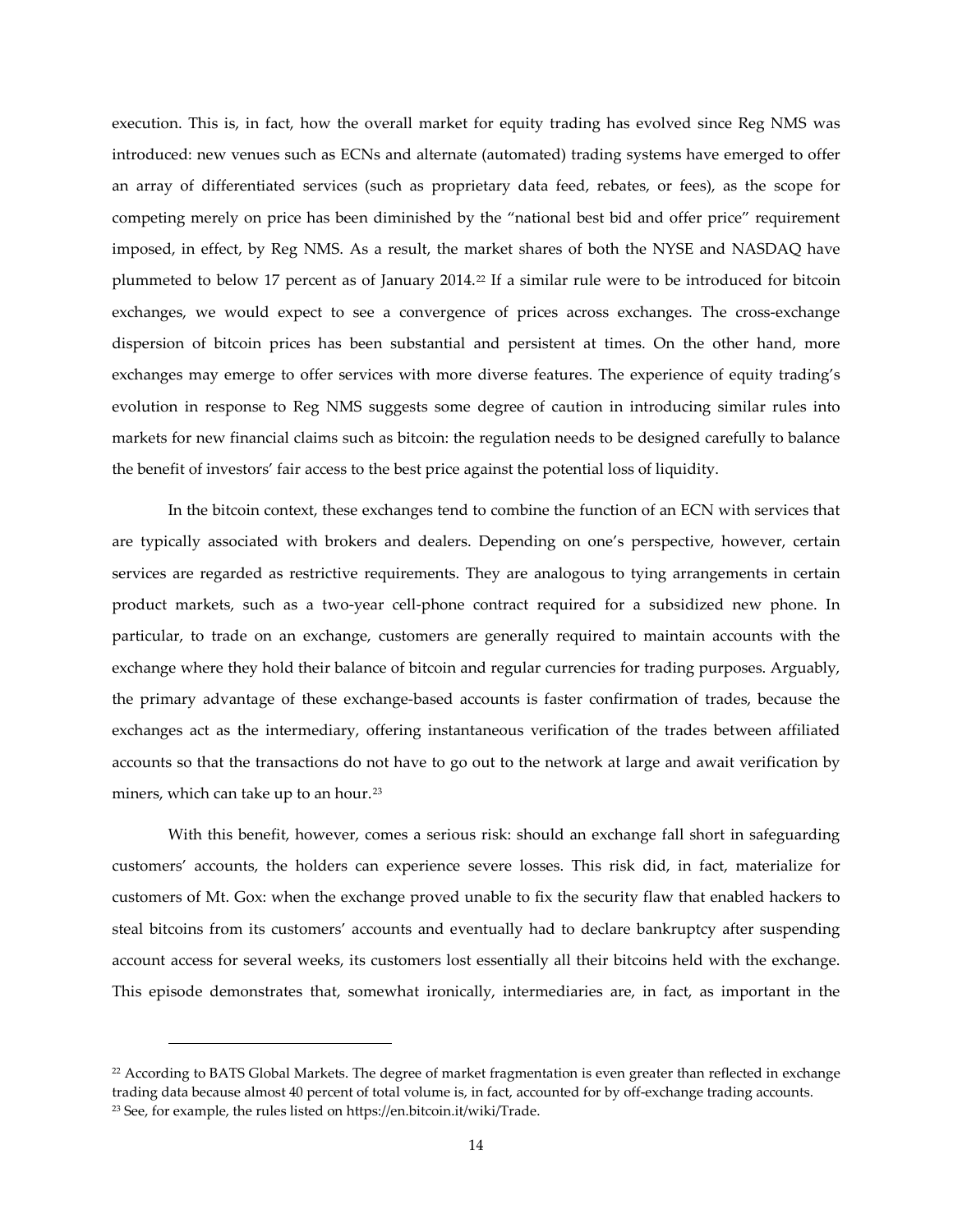Bitcoin network as they are in the standard banking system, and users are exposed to greater, not less, risk concerning an individual intermediary's soundness and solvency. This idiosyncratic risk is exacerbated by the lack of regulatory oversight and a safety net for the average user. In contrast, users of credit cards and debit cards are entitled to a high degree of protection that limits their potential loss should they fall victim to fraudulent activities. This evidently calls for some form of regulation to provide additional incentives for exchanges to bolster their security and to protect individual exchange users.

The second type of intermediary is miners, operating individually or as part of a coalition. The Bitcoin network was designed to rely on these miners to verify the validity of every transaction, although as noted above, trading on exchanges is processed by the exchanges internally, and even some transfers and commercial transactions are being processed off-blockchain by so-called bitcoin wallets such as Coinbase (discussed in greater detail later). This basic, yet crucial, function of any modern financial system is primarily performed by traditional commercial banks, which in turn rely on private clearing houses, as well as on transfer systems run by the monetary authority, to facilitate inter-bank fund flows, including clearing checks and physically transporting and disposing of currencies. Since a digital currency dispenses with the need to handle physical objects, all that remains for verifying transactions is a purely bookkeeping task, which is a form of information processing. Studies of information economics as well as established theories of financial intermediation, such as Diamond (1984), have demonstrated that there are substantial economies of scale, and hence, it is efficient to delegate such tasks to a small number of intermediaries. This is exactly how the mining operation in the aggregate has evolved: a few large coalitions of miners have emerged in the miner community. This contrasts with the initial state of the "mining industry," consisting primarily, if not exclusively, of miners operating alone, according to the Bitcoin protocol's original design.

As designed, the computations needed to verify transactions are well understood but intensive, and they become increasingly so, according to the built-in algorithm. As a result, allocating verification as a contest across a large number of miners is clearly sub-optimal from the viewpoint of social efficiency. The only potential justification is to argue that the participants have a sufficiently strong aversion to centralized processing that their disutility more than offsets the efficiency gain. The empirical evidence to date seems to suggest that the inventors of the Bitcoin protocol might have a strong preference for decentralizing every aspect of the network, as revealed by the original architecture of the mining operation. However, enough participants have since recognized the efficiency gain from having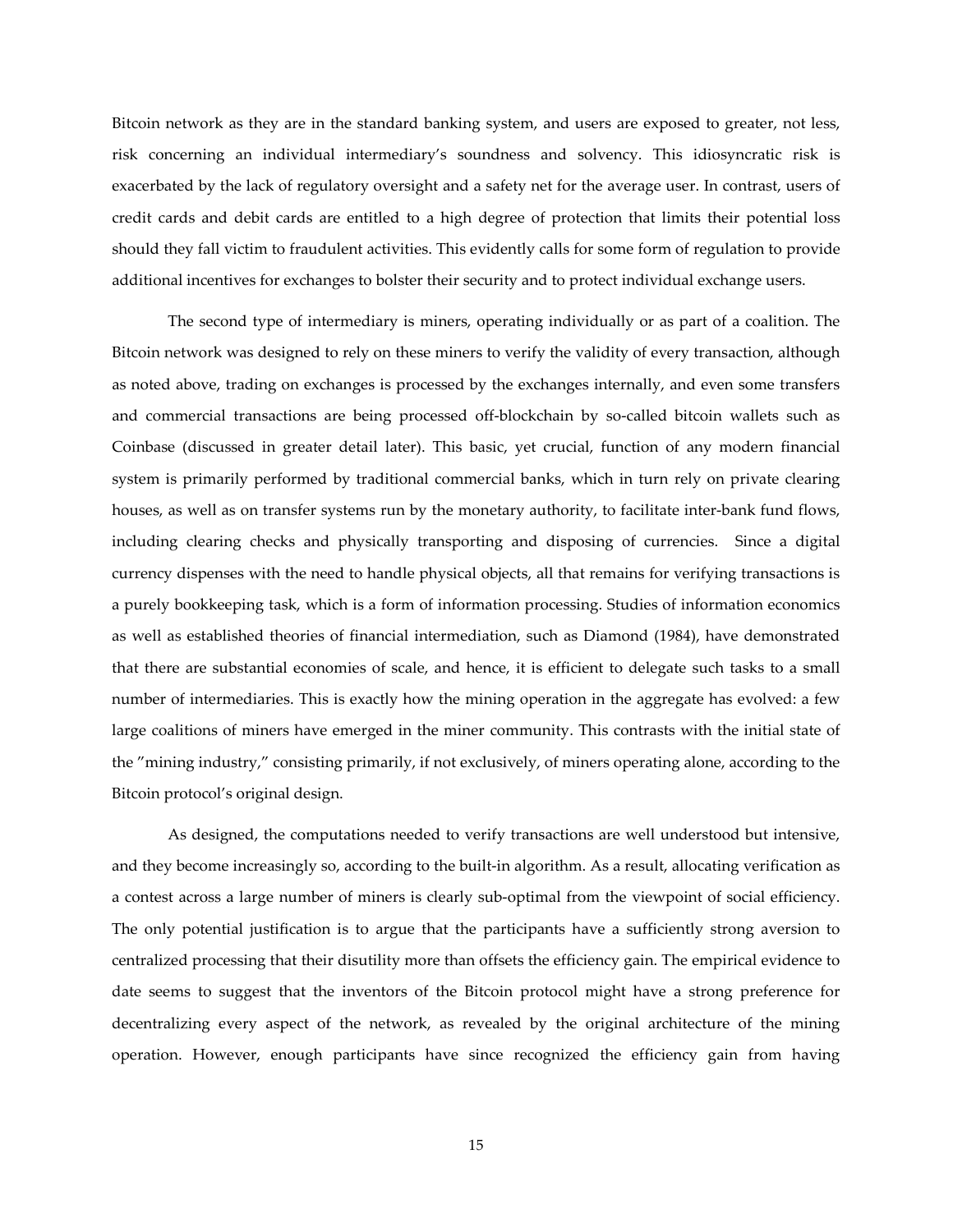informally delegated agents specializing in verifying transactions and, by revealed preference, have considered the gain to outweigh whatever dislike they may have for organized mining.

The consolidation of the mining operation may still be at an early stage, since anecdotal evidence suggests that some standalone miners remain, although there are no systematic data on the evolution and current composition of the mining community. Nevertheless, we foresee that mining will become more concentrated in the future as individual miners gradually exit or join a coalition because, sooner or later, they will have to recognize that their operation is no longer viable due to the efficiency advantage of mining coalitions. On the other hand, it is hard to predict how many coalitions will emerge to dominate the bitcoin market in the steady state, assuming there will be a viable steady state. Regardless of the exact future structure of the mining operation, the inevitable increase in concentration suggests the need for enhanced oversight, either by the players themselves or by an independent third party, to guard against the likelihood of collusion or other noncompetitive behavior.

The third kind of intermediaries are those that connect the final user-owner of bitcoin with the network. This includes the so-called bitcoin wallets, such as Coinbase Incorporated, which in general provide a platform for users to exchange regular currencies into and out of bitcoin, manage their bitcoin balances, and transact with others in bitcoin (including to pay for goods and services). These services–– bookkeeping to ensure the accuracy of balances through time and when making payments—are comparable to those offered by a traditional transaction account, such as a checking account at a bank or a money market mutual fund account. The similarity in functionality naturally raises the question of consumer protection: bitcoin wallets are almost entirely free of the range of regulations with which mainstream financial institutions that provide similar services, such as traditional banks and money market mutual funds, must comply.<sup>[24](#page-15-0)</sup> These regulations are intended to protect the safety, security, and accuracy of customers' balances. In light of the severe losses inflicted on customers by the security breach at Mt. Gox, it seems imperative to devise some similar forms of consumer protection in order to reduce the chance of similar losses in the future. The special nature of digital currency makes its safety almost synonymous with data security. Hence, it is also possible that new technology will be developed to

<span id="page-15-0"></span><sup>&</sup>lt;sup>24</sup> One exception is that the financial crimes enforcement network (FinCEN), the U.S. Treasury department agency responsible for implementing the Bank Secrecy Act, ruled on March 18, 2013, that bitcoin should be treated like currency or "monetary value" for the purposes of U.S. anti-money-laundering laws, which means that certain types of bitcoin businesses involved with the transmission or buying and selling of bitcoin, such as wallets and exchanges, are subject to federal regulation as money transmitters. They must register with FinCEN and must comply with federal anti-money-laundering laws, such as "know your customer" rules and the reporting of suspicious transactions.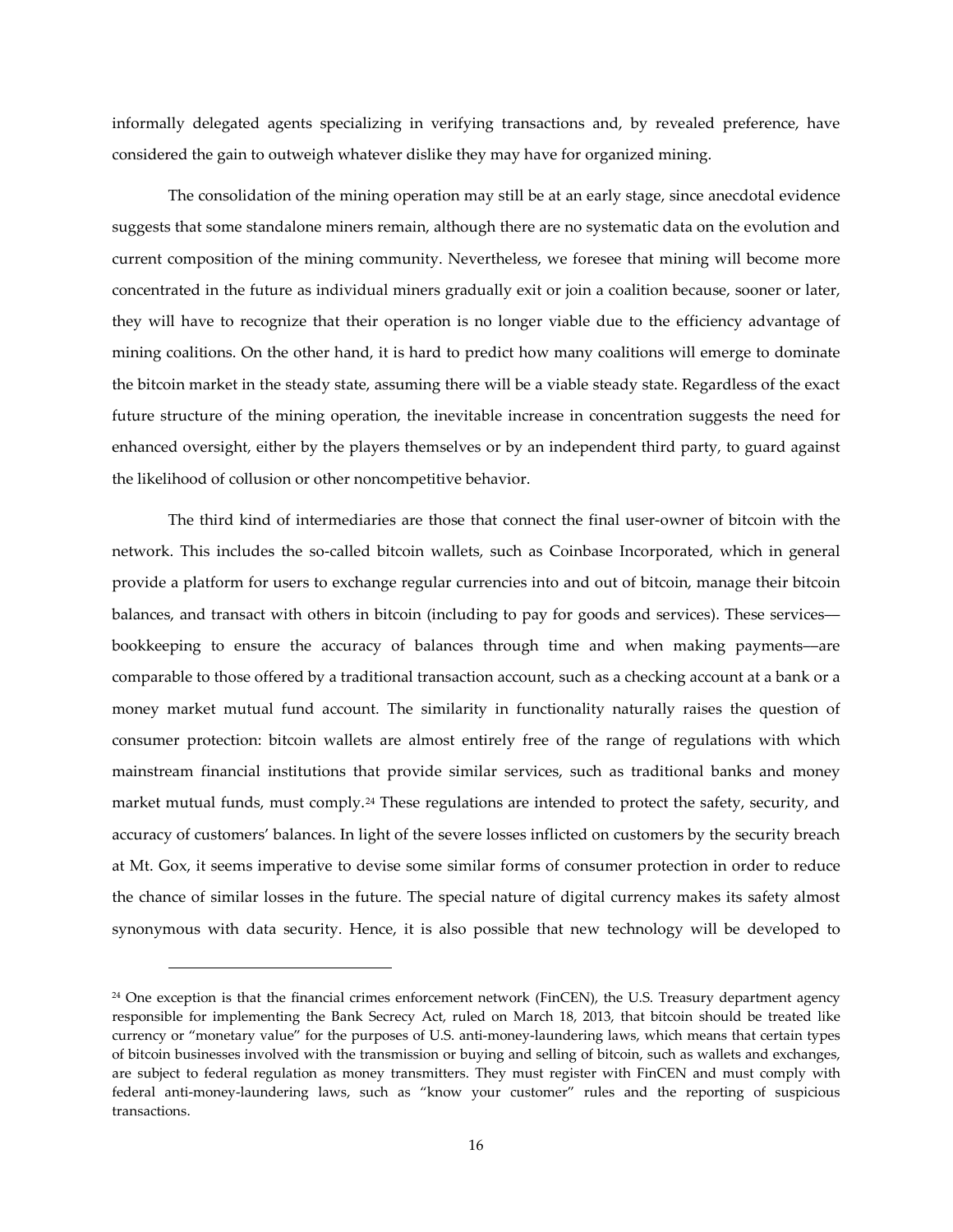provide the safety that users demand. In fact, regulation that mandates a higher level of data security can provide additional impetus for startups in this space to supply the technological solution. For example, Circle.com, a startup offering custodial services for digital currency holders, seeks regulation, such as insurance of account balances (similar to FDIC deposit insurance) and reimbursement of consumer payments.

One important service these digital wallets offer to make it easier for a retail bitcoin user to transact with others is to manage the verification process on behalf of the account holders so that their transaction requests can be verified in a more timely and secure manner without the need for continual monitoring of each individual user. On the flip side, they also make the transaction process easier and more secure for merchants who sign up with them. Different wallet providers charge for their services in somewhat different ways. Coinbase, for example, charges a 1 percent fee for converting bitcoin into and out of a regular currency. Bitcoin ATMs have also emerged, and an increasing number are being installed in major cities. These are specially produced ATMs that allow users to deposit regular currency for the purpose of being converted into bitcoin. One example of bitcoin ATM makers and installers is Liberty Teller, which has brought ATMs for bitcoin to Boston, with reported use of over 500 customers in the first three weeks in February 2014.[25](#page-16-0) "Bitcoin shops," physical stores to facilitate the exchange of bitcoin for fiat currency, have also begun to operate in Hong Kong, the United Kingdom, and other countries.<sup>[26](#page-16-1)</sup>

### **Looking Ahead**

 $\overline{a}$ 

It is almost a cliché to say that the only certainty about the future of bitcoin and the Bitcoin network is uncertainty. For that matter, the development of digital currencies in general, or more broadly any new technology for making payments, is also subject to considerable uncertainty. One reason is the rapid evolution of technology. For instance, agents maintaining the Bitcoin network are trying to improve its transaction processing capacity, which is a necessary condition for Bitcoin to handle any nontrivial fraction of the realistic volume of transactions routinely processed by networks such as Visa and MasterCard. In addition, how the legal and regulatory system will react to the changes is equally hard to

<span id="page-16-1"></span><span id="page-16-0"></span><sup>25</sup> http://www.redorbit.com/news/technology/1113097242/liberty-teller-launches-second-bitcoin-kiosk-in-boston/ <sup>26</sup> See, for instance [http://www.dailymail.co.uk/news/article-2562854/Bitcoin-Its-not-just-online-Britains-physical](http://www.dailymail.co.uk/news/article-2562854/Bitcoin-Its-not-just-online-Britains-physical-shop-virtual-currency-bought-opens-London.html)[shop-virtual-currency-bought-opens-London.html](http://www.dailymail.co.uk/news/article-2562854/Bitcoin-Its-not-just-online-Britains-physical-shop-virtual-currency-bought-opens-London.html) and http://www.ibtimes.co.uk/asia-nexgen-opens-hong-kongsfirst-bitcoin-shop-1438278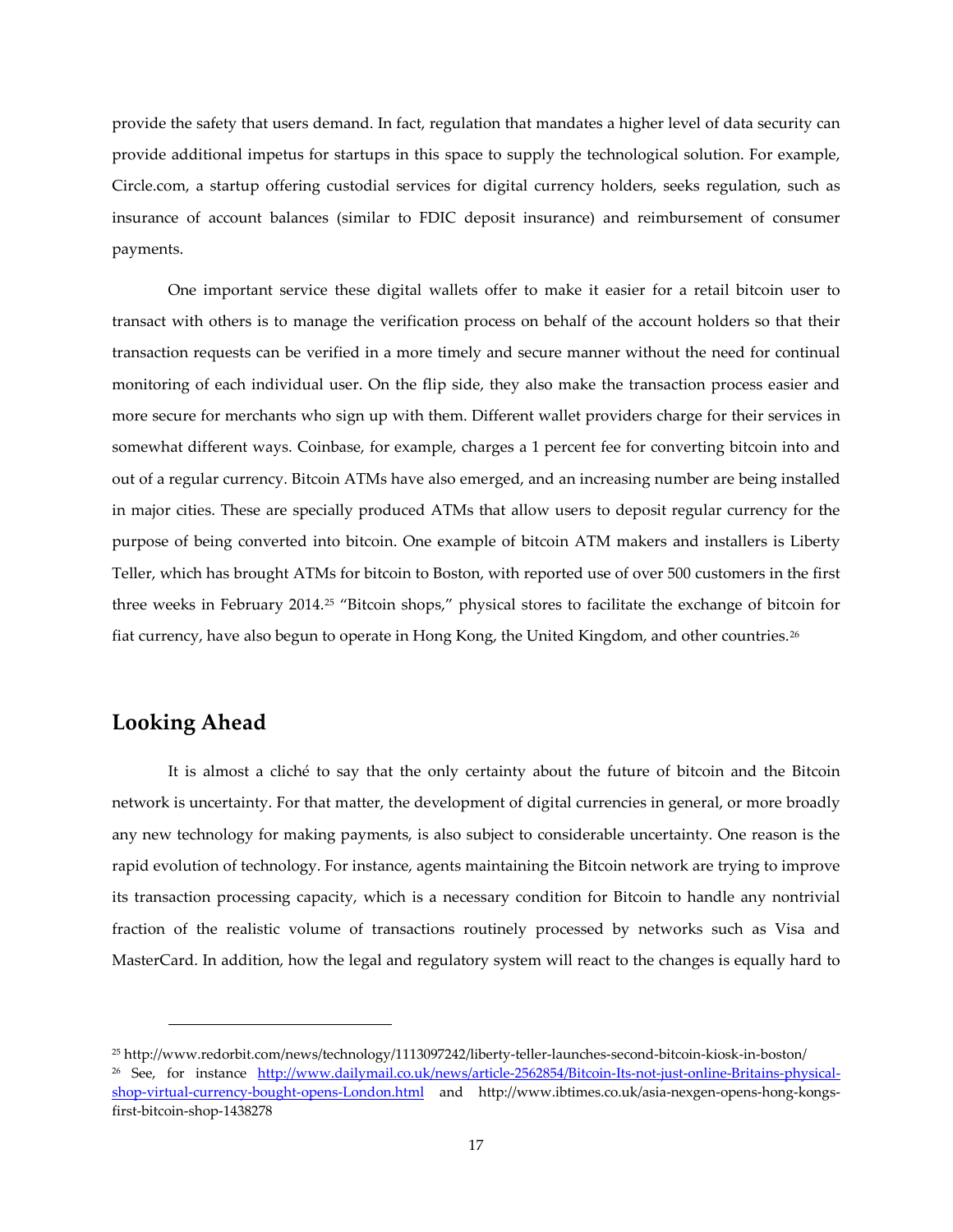predict. Nevertheless, in this section, we venture to make some qualitative predictions, not only about Bitcoin, but also about some likely developments of digital means to facilitate transactions.

Regarding specific aspects of the Bitcoin network, we suspect there will be further consolidations in the mining community, ending in a few coalitions that dominate the network. There may also be consolidations among digital wallets: those able to offer desirable services at a competitive price and demonstrate superior security should win market share. There may even be mergers across exchanges, if some can execute trades faster or at a lower cost or with greater security. This scenario is more likely to occur without a rule, similar to the SEC's Reg NMS, that mandates the availability of best bid/ask prices. Such a rule would diminish the scope for plain vanilla price competition and could, in fact, give exchanges incentives to compete along other dimensions and encourage entry of new exchanges, as the emergence of changes in the equity trading arena after the introduction of Reg NMS would suggest.

Another source of comparative advantage that may emerge is regulation. We will likely observe more market segmentation along this dimension: exchanges domiciled in countries with lighter digital currency regulation should attract more agents who are suspicious of "the Establishment," or are keener to chase the technology frontier, or less risk averse.[27](#page-17-0) In contrast, exchanges that are more regulated, and therefore presumably more secure, should attract more agents, to the extent that digital currency becomes a class of contingent claims absorbed into the mainstream financial system.

If the current price of bitcoin is sustained over the next year or two, more competing alternative digital currencies (altcoins) may emerge, especially since the barriers to entry in virtual currency are low. The growth of altcoins depends inversely on Bitcoin's first-mover advantage, such as the network effect of the breadth of acceptance for conducting transactions, the strength of which is uncertain. To differentiate themselves from bitcoin, these altcoins will likely offer different features along various dimensions, such as in transaction validation schemes, fees, supply growth, etc.

By comparison, more regulation is almost inevitable. For example, bitcoin wallets must already comply with anti-money-laundering rules, and the Internal Revenue Service has just issued a ruling regarding how bitcoin earnings should be taxed. Agencies such as the Financial Industry Regulatory Authority and even the Securities Exchange Commission may issue rulings about the safety and soundness of exchanges.

<span id="page-17-0"></span> $27$  In this consideration, we exclude what we would call "captive digital currencies," such as Facebook Credits and Amazon Coins. Analyzing the factors affecting the emergence and growth of such instruments is beyond the scope of this brief. See Gans and Halaburda (2013) for such an analysis.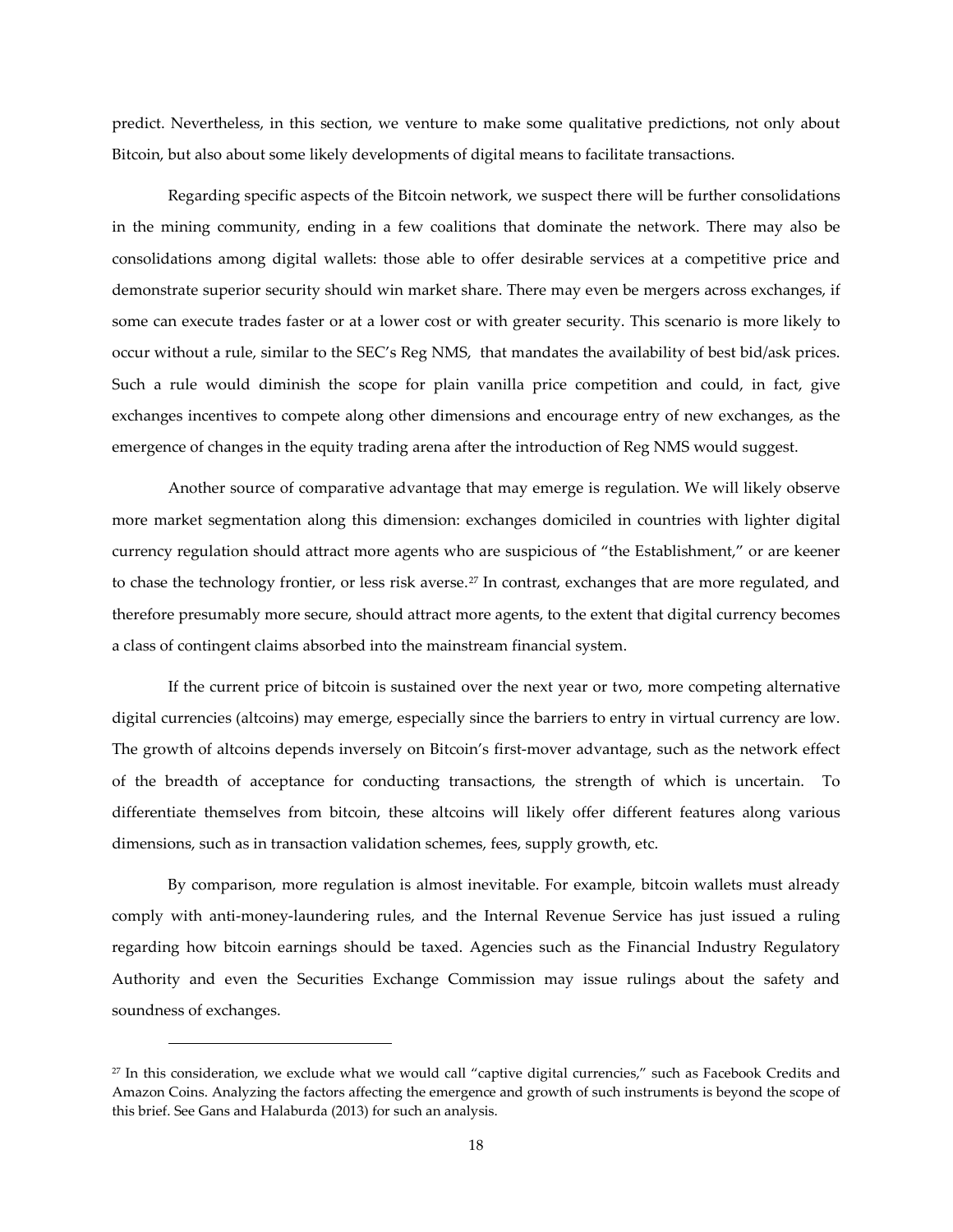The Bitcoin network as originally designed, and especially its associated digital currency, will probably not survive in the long run. Some serious design flaws of the current Bitcoin system have been identified, and some of them may eventually prove fatal. First, realistic growth projections of the scale of the blockchain indicate that it will likely become infeasible for individual users to store the data on their personal computers, and this may happen as soon as within a year or two. Currently, it already requires nearly 10 gigabytes of hard drive space to store the entire blockchain. Second, the resource cost of mining is becoming increasingly unaffordable, not to mention the inefficiency associated with this aspect of the system design. Again, it is possible that within a few years it will become infeasible to rely on this distributed model, however consolidated, to verify transactions.

Nevertheless, there is growing recognition that the lasting legacy of Bitcoin most likely lies in the technological advances made possible by its protocol for computation and communication that facilitates payments and transfers. The revolution in payments technology pioneered by Bitcoin helps to accelerate the development of better technologies for making payments and transfers cheaper, faster, and more secure. For instance, a new technology called Ripple, essentially a protocol that allows disparate systems to communicate in order to transfer funds and make payments, has recently been developed. One notable point, made clear by Ripple, is that the development of new technologies for making payments does not need to be accompanied by a new financial claim.

In fact, our confidence in predicting the emergence of one or a few protocols for making payments and transferring funds in general across many disparate systems is greater than our confidence in predicting the survival of any specific virtual currency. The current system that performs the essential functions of enabling transactions is fragmented, sometimes even within the same bank, and inefficient. So it is imperative that new methods be invented to improve efficiency. In some cases, it may be cheaper to replace the existing system wholesale than to try to reconfigure it piecemeal. In principle, any of the functionality or services related to payment and transfer offered in the existing financial system should be, and likely will be, a candidate for reform if such reform can result in greater efficiency by using technology developed in the open-source distributed network framework that is at the foundation of Bitcoin.

In short, the growing attention among the general public and researchers on the topic of digital currency and alternative payment technologies, along with the potentially revolutionary impact of such technologies on commerce, justify spending some resources on developing a framework for understanding the related issues. For example, what are the fundamental needs satisfied by digital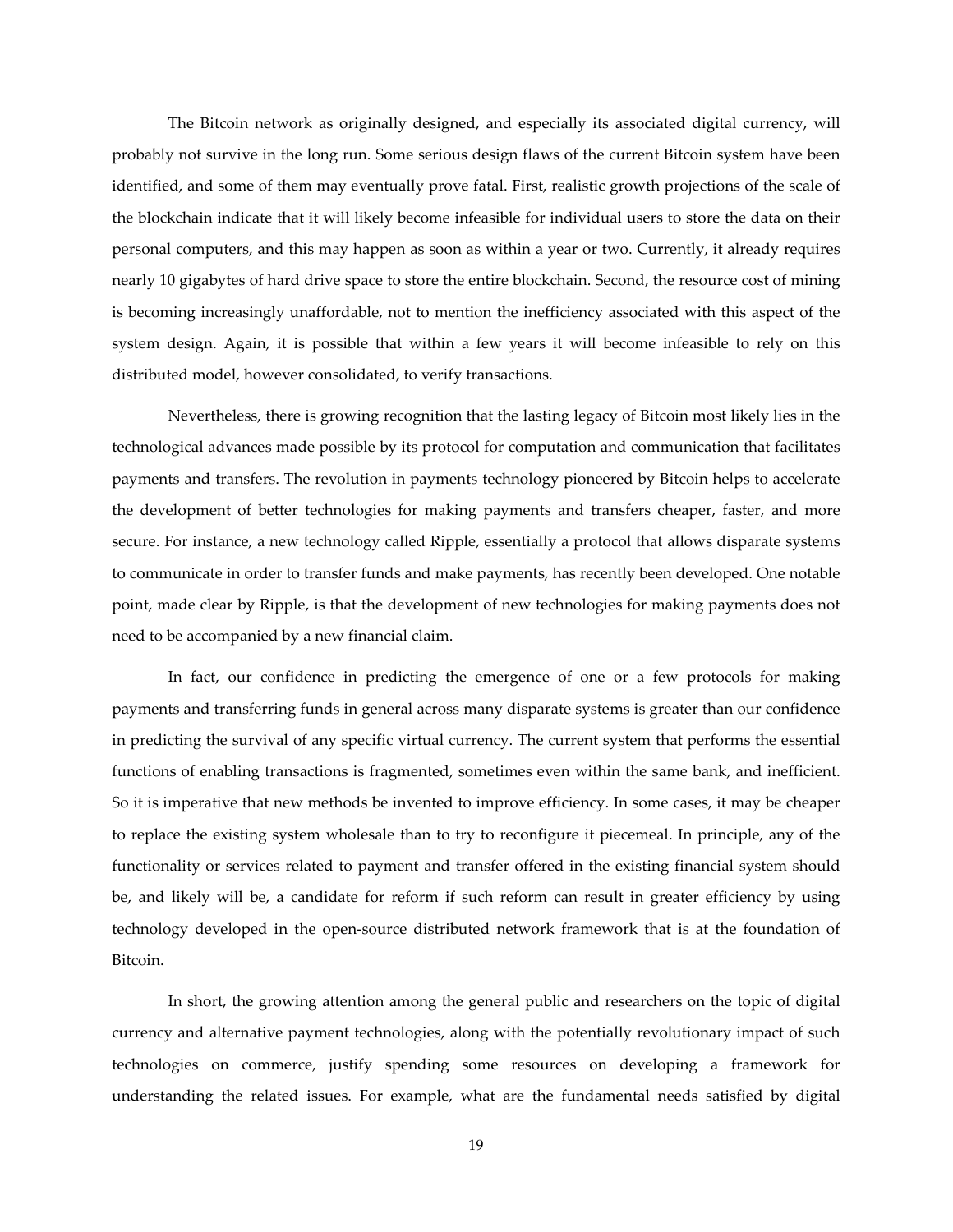currencies such as bitcoin? How, if at all, should Bitcoin intermediaries be regulated? What are the main drivers of bitcoin price movements? Many interesting questions remain to be explored.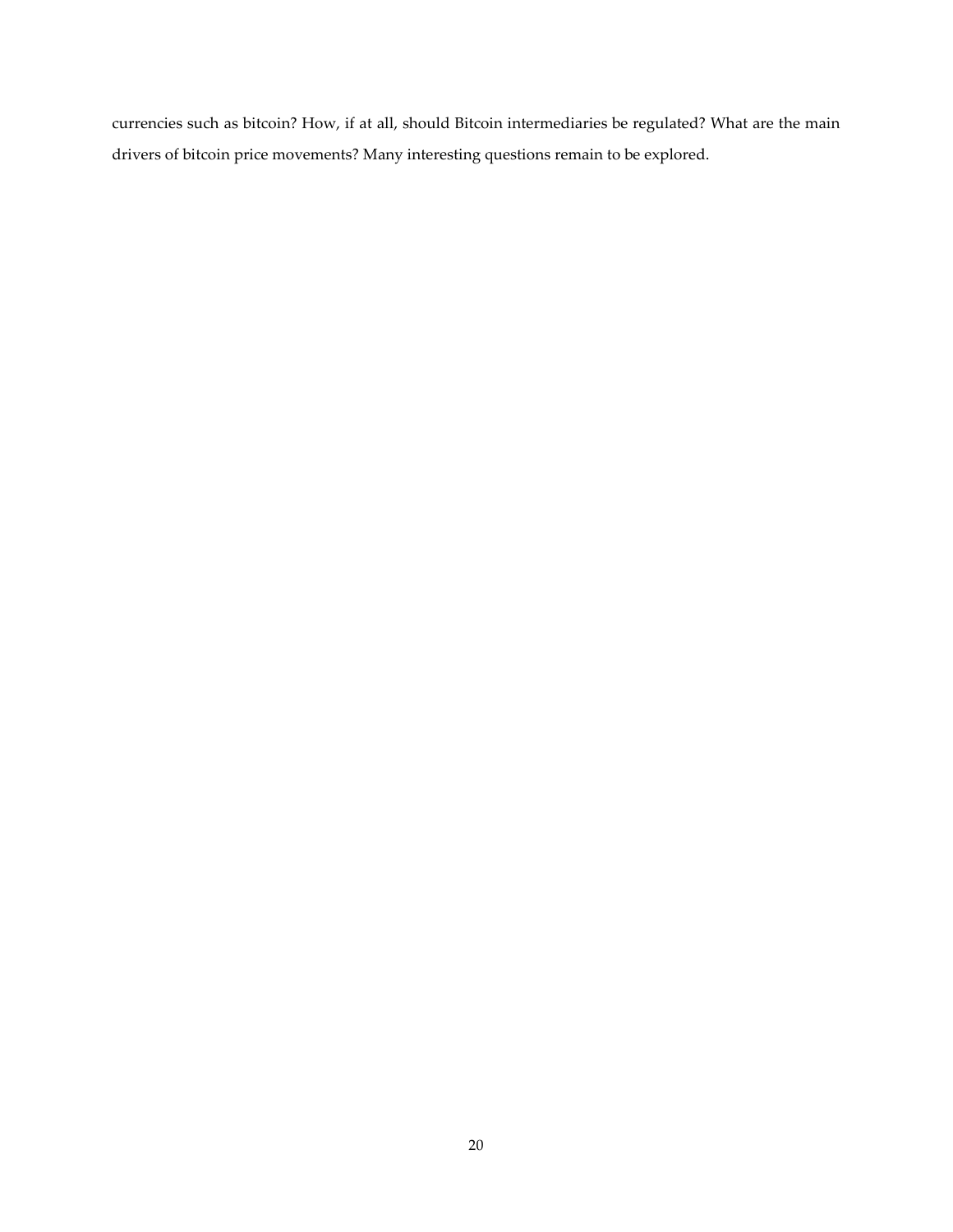## **References**

Bils, Mark and Peter J. Klenow. 2004. "Some Evidence on the Importance of Sticky Prices." *Journal of Political Economy* 112(5): 947–985.

Diamond, Douglas W. 1984. "Financial Intermediation and Delegated Monitoring," Review *of Economic Studies* 51(3): 393–414.

Gans, Joshua S., and Hanna Halaburda. 2013. "Some Economics of Private Digital Currency." *Economics of Digitization*. University of Chicago Press.

Lagos, Ricardo and Wright, Randall. 2003. "Dynamics, Cycles and Sunspot Equilibria in 'Genuinely Dynamic, Fundamentally Disaggregative' Models of Money." *Journal of Economic Theory* 109: 156–171.

Ofek Eli and Matthew Richardson. 2003. "DotCom Mania: The Rise and Fall of Internet Stock Prices," *Journal of Finance*, 58(3): 1113–1137.

Ron, Dorit and Adi Shamir (2013) "Quantitative Analysis of the Full Bitcoin Transaction Graph," *Financial Cryptography and Data Security*, Lecture Notes in Computer Science 7859: 6–24.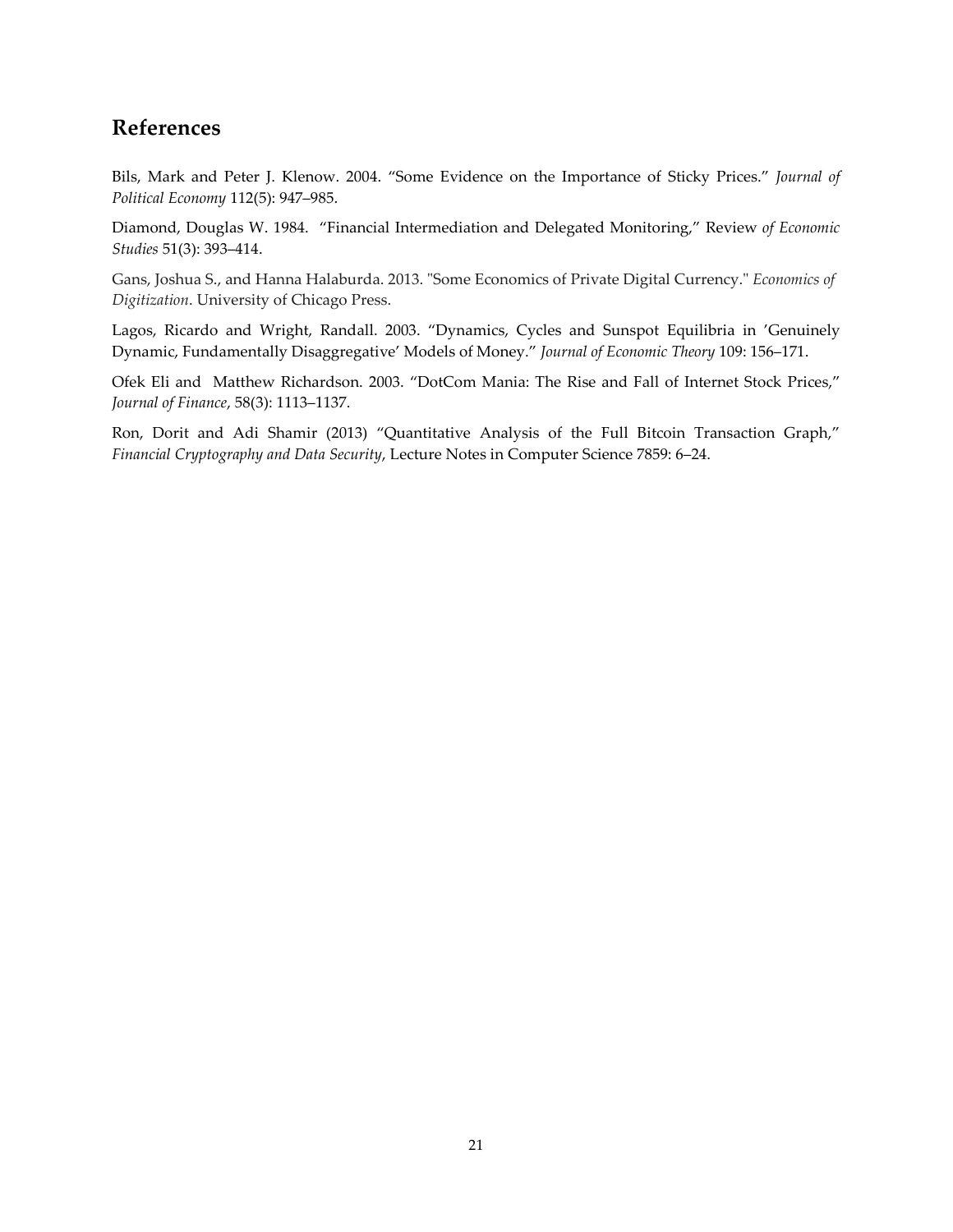Figure 1. Time-series of bitcoin price since January 1, 2011



Source: https://blockchain.info/charts/market-price.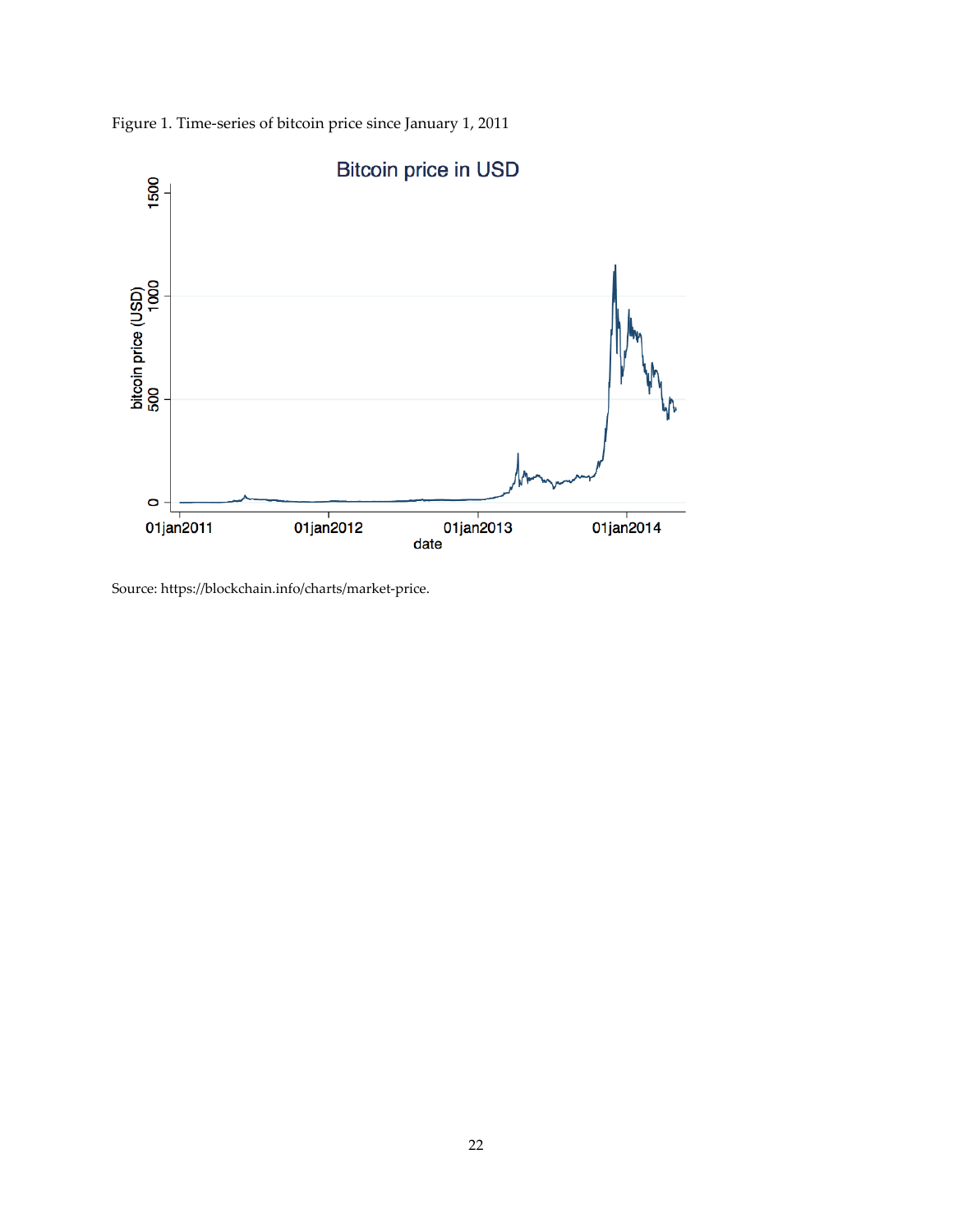Figure 2. Bitcoin price markups of products by retailers

Panel A. Price markups on Overstock.com



Panel B. Price markups on TigerDirect.com



Source: Authors' calculations.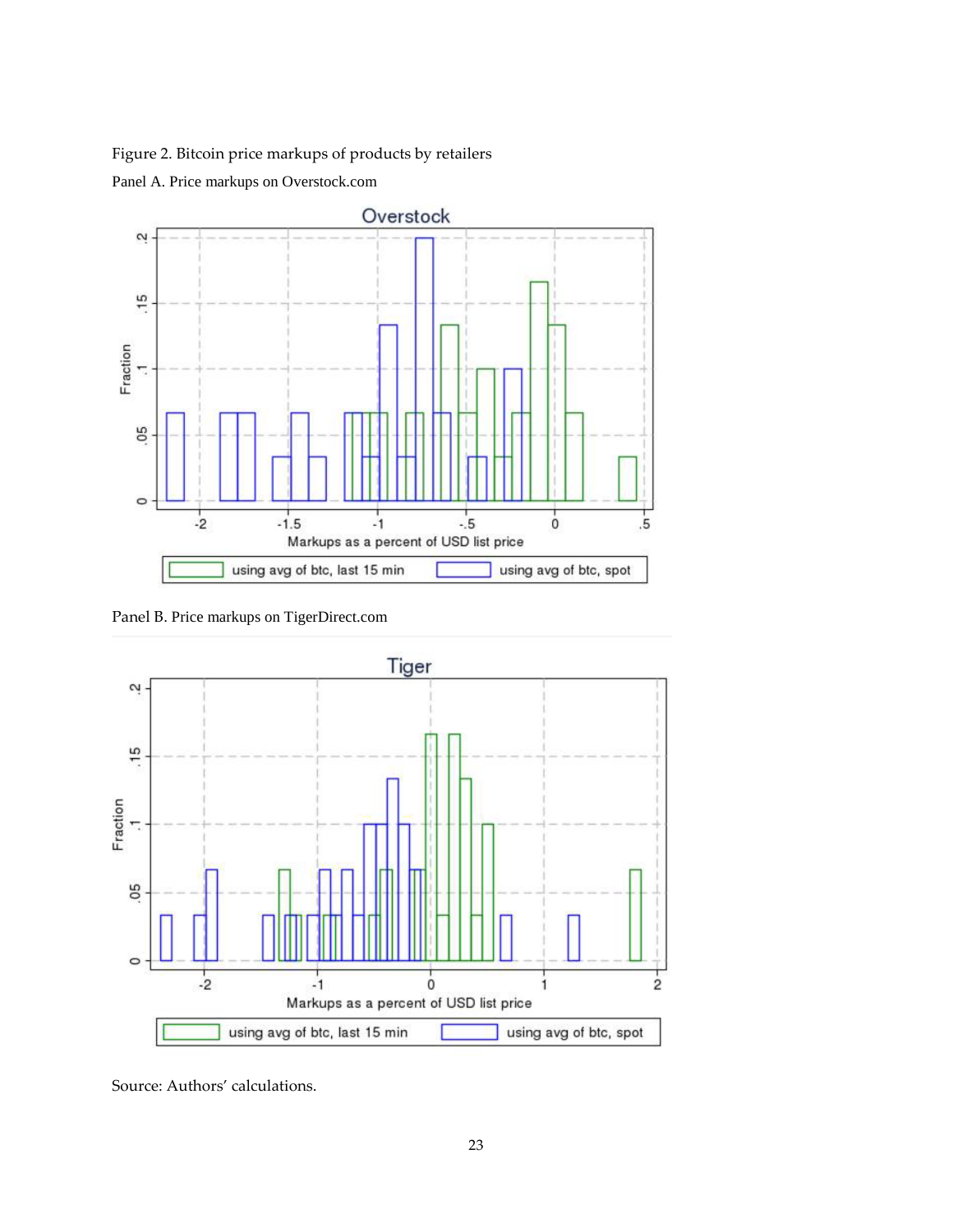

Figure 3. E-commerce and its share in total retail sales

Source: Haver Analytics and authors' calculations.



Figure 4. Explicit fees per transaction on the Bitcoin network, in U.S. dollars

Source[: https://blockchain.info/charts/transaction-fees.](https://blockchain.info/charts/transaction-fees)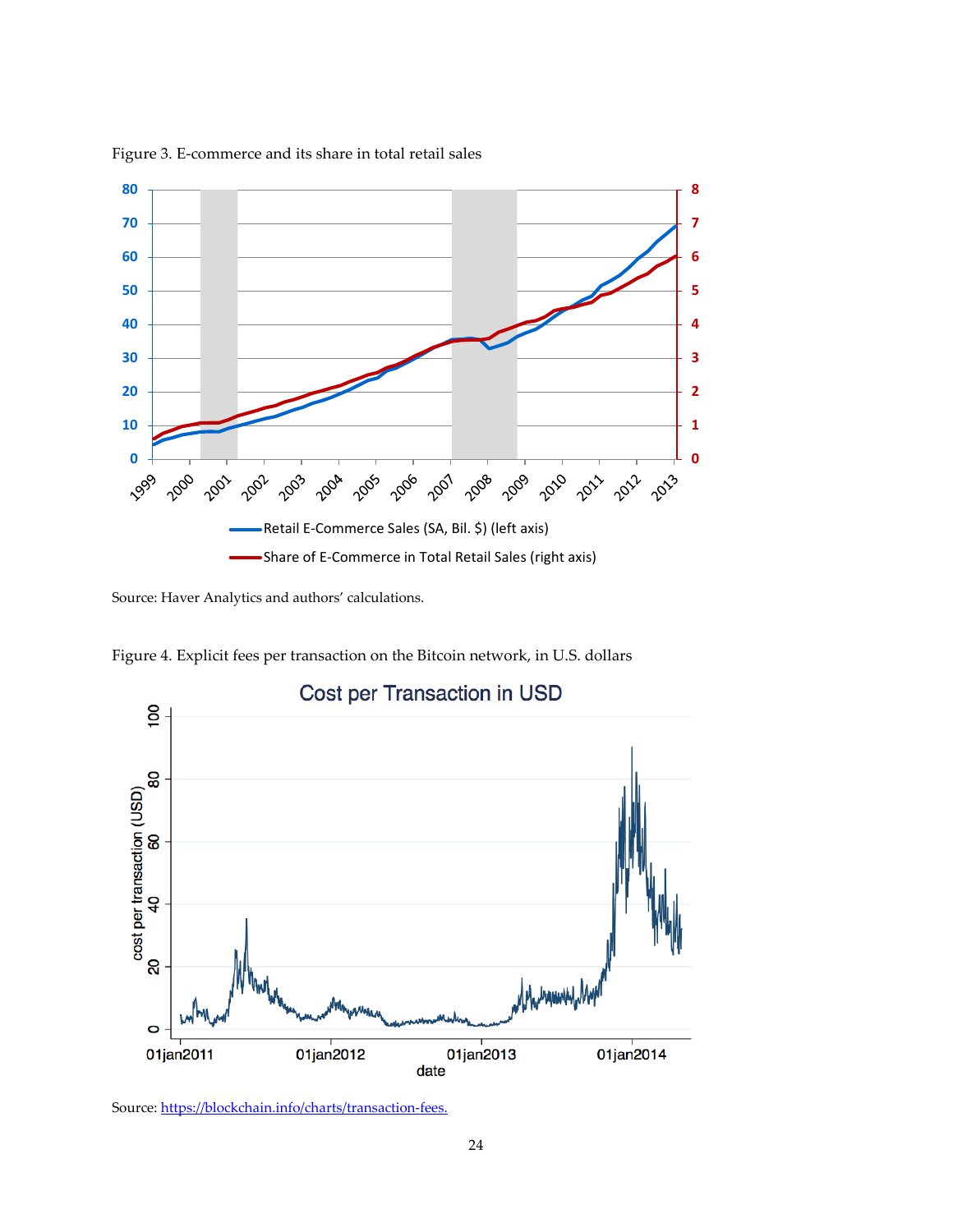

Figure 5. Average confirmation time for each Bitcoin transaction

Source[: https://blockchain.info/charts/avg-confirmation-time?timespan=2year.](https://blockchain.info/charts/avg-confirmation-time?timespan=2year) Figure 6. Average daily number of transactions on the Bitcoin network



Source[: https://blockchain.info/charts/n-transactions.](https://blockchain.info/charts/n-transactions)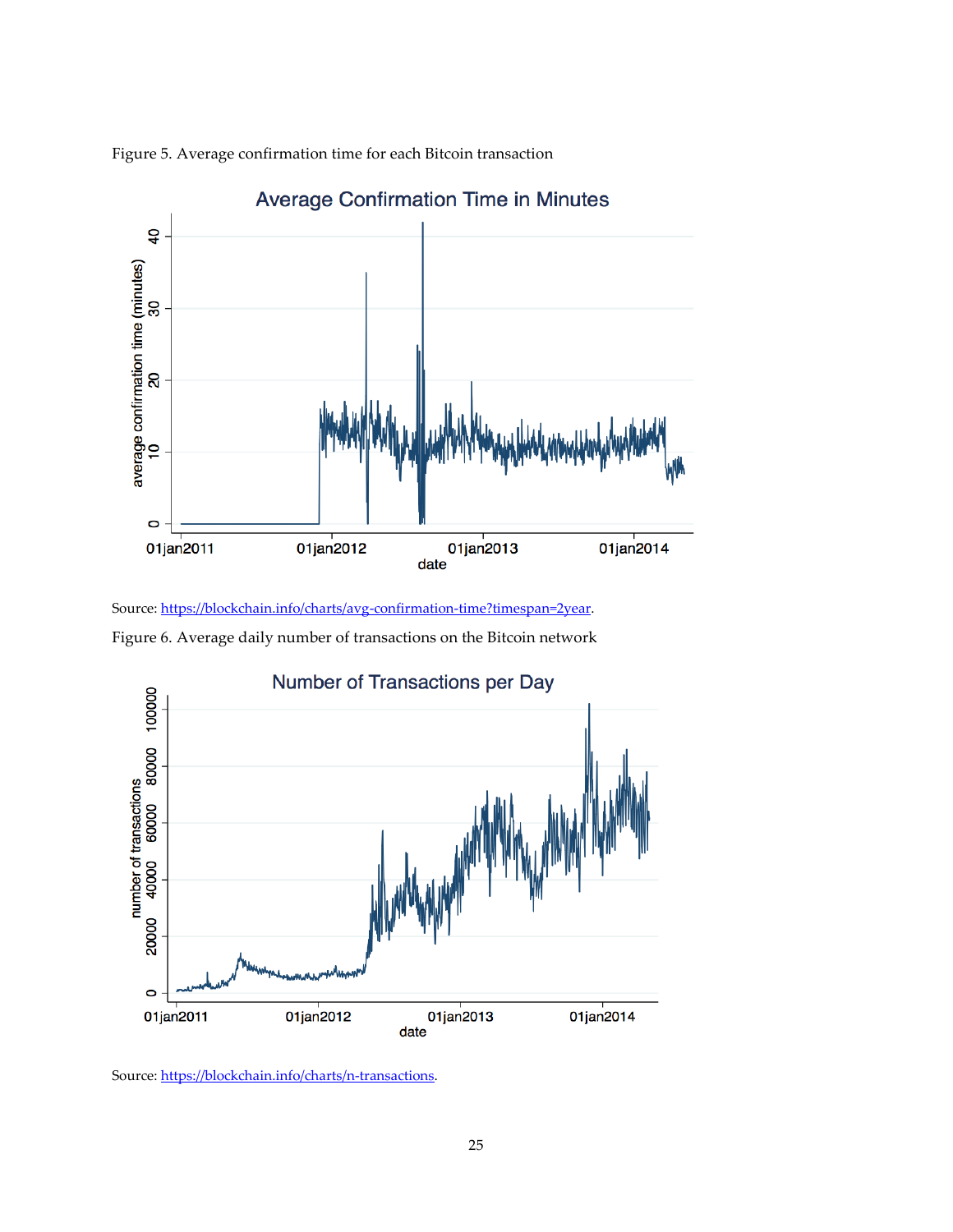Figure 7. Ratio between trading volumes on bitcoin exchanges and transaction volume on Bitcoin network



Source: Authors' calculations, based on data from blockchain.info.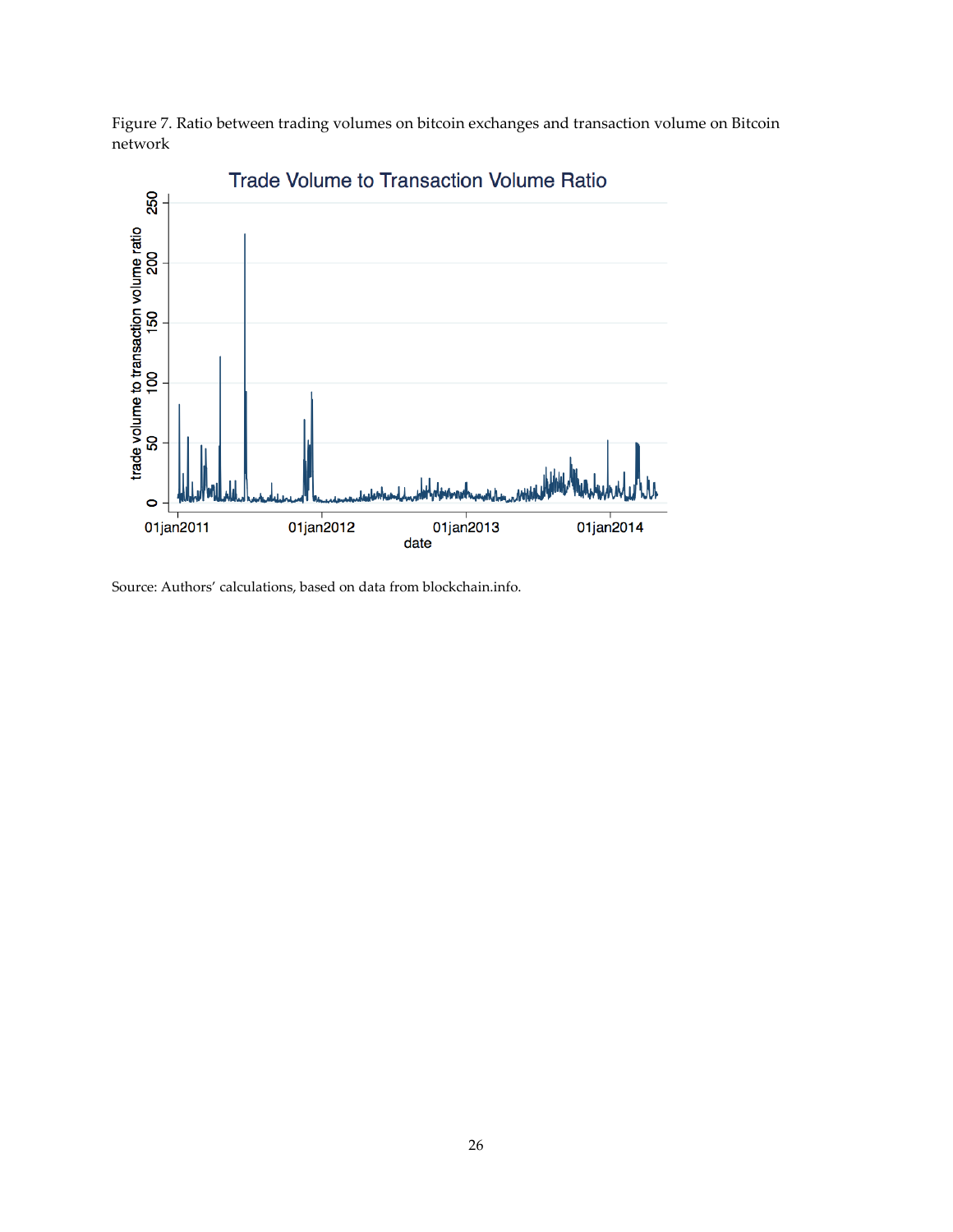|                        | (1)              | (2)         |
|------------------------|------------------|-------------|
| <b>VARIABLES</b>       | 15-minute-markup | spot-markup |
|                        |                  |             |
| 15-min SD of price     | $-0.415***$      | $-0.452***$ |
|                        | (0.0976)         | (0.0960)    |
| 15-min change in price | $-0.234$         | 1.977       |
|                        | (1.453)          | (1.533)     |
| Constant               | 0.156            | $-0.0929$   |
|                        | (0.237)          | (0.249)     |
|                        |                  |             |
| Observations           | 60               | 60          |
| R-squared              | 0.184            | 0.279       |

Table 1. Determinants of retailer bitcoin markups

Note: Robust standard errors in parentheses\*\*\* p<0.01, \*\* p<0.05, \* p<0.1

Source: Authors' calculations.

Table 2. Fees Charged for Conversion and Withdrawal on Major Bitcoin Exchanges

| Exchange          | <b>Conversion Fee</b> | Withdrawal Fee (to bank)                |
|-------------------|-----------------------|-----------------------------------------|
| Mt. Gox           | $0.6\%$               | $2\%$ (EU banks)                        |
| Bitstamp          | $0.5\%$               | $0.09\%$ , min \$15                     |
| Btc-e             | $0.2\%$               | $1\%$                                   |
| Localbitcoins.com | $1\%$                 | 0.0001-0.0004 BTC per outgoing transfer |

Note: The numbers cited in this table may vary according to exact size and method of withdrawal. The numbers here are chosen to be representative of a standard transaction, but larger withdrawals may enjoy volume discounts. Sources: [https://en.bitcoin.it/wiki/Bitstamp#Withdrawing\\_funds,](https://en.bitcoin.it/wiki/Bitstamp%23Withdrawing_funds) [http://www.coindesk.com/btc-e-deposit](http://www.coindesk.com/btc-e-deposit-withdrawal-fees-customer-satisfaction-bid/)[withdrawal-fees-customer-satisfaction-bid/.](http://www.coindesk.com/btc-e-deposit-withdrawal-fees-customer-satisfaction-bid/)